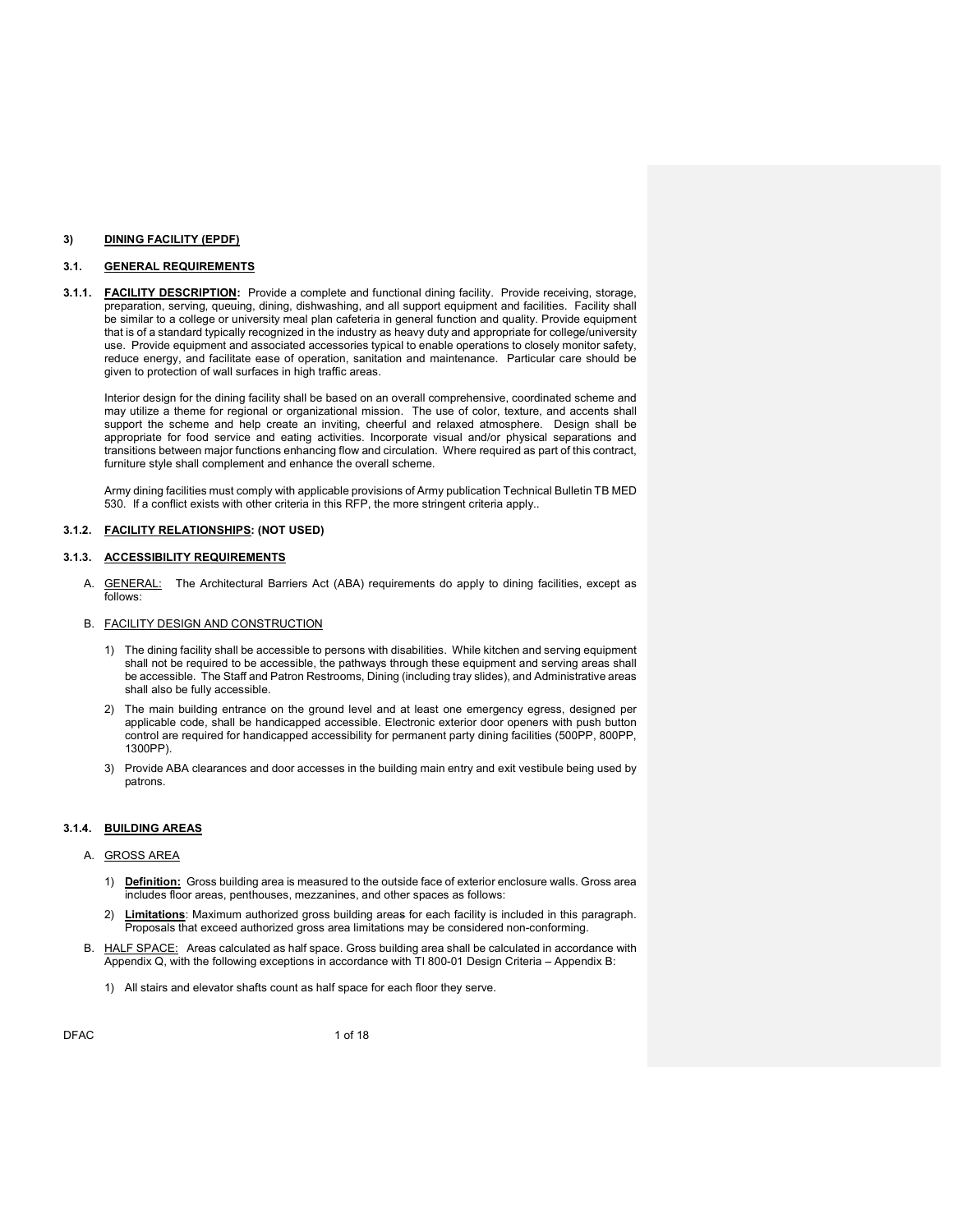C. EXCLUDED SPACE: The following spaces are excluded from gross area calculations: Attic areas where average clear height does not exceed 7 feet, normal roof overhangs and soffits for weather protection, mechanical equipment platforms and catwalks.

#### D. NET AREA :

- 1) Definition: Net area is measured to the inside face of the room or finish walls.
- 2) Net Area Requirements: Net area requirements for programmed spaces are included in this RFP. If net area requirements are not specified, the space shall be sized to accommodate the required function and to comply with code requirements, overall gross area limitations, and any other requirement of this RFP (for example, area requirements for corridors, stairs, and mechanical rooms will typically be left to the discretion of the offeror).

# 3.1.5. ADAPT BUILD MODEL: (NOT USEDCONSULT THE COS)

### 3.2. FUNCTIONAL AND OPERATIONAL REQUIREMENTS

### 3.2.1. FUNCTIONAL SPACES

- A. PRIMARY SPACES: Functional floor plans, equipment plans, equipment schedules, and conceptual site plans are provided for this facility in the applicable appendices. Use of these plans for the interior functional arrangement is mandatory. However, the plans may be modified to accommodate local, regulatory, engineering, architectural, life safety, and/or construction requirements. Finished ceiling heights in dining facilities shall not exceed 14 feet except in areas where clerestories or other daylighting is incorporated to enhance sustainability. All food service equipment shall be certified by the National Sanitation Foundation, International.
- B. DINING:
	- I. Provide a minimum of four separate television ceiling- or wall-mounted locations dispersed throughout each main Dining area.
	- II. Provide one television wall mounted location in the private dining area (500PP, 800PP, 1300PP).
	- III. Provide power, CATV connection and mounting bracket capable of supporting a 60" flat screen television at all TV locations.
	- IV. Provide chair rails and impact resistant wainscot to protect wall surfaces.
- C. KITCHEN:
	- I. The kitchen shall be considered a wet location from the finished floor to 30" AFF for the selection of electrical enclosures.
- D. SERVING:
	- I. Tray slides shall accommodate a 14 inch deep tray.
- E. INTERIOR QUEUING AREA / CORRIDOR:
	- I. Provide power, CATV connection, data, and mounting bracket for 60" flat panel monitor for menu display. Provide 1-1/2" empty conduit from menu display location to the Administrative Office with pull string.
	- II. For Permanent Party Facilities (201-500 PP, 501-800 PP, and 801-300 PP), provide power and data receptacles for an Automated Teller Machine (ATM) in the patron entry vestibule. ATM to be provided and installed by others outside of this contract.
- F. ENTRANCES / EXTERIOR QUEUING AREA:

DFAC 2 of 18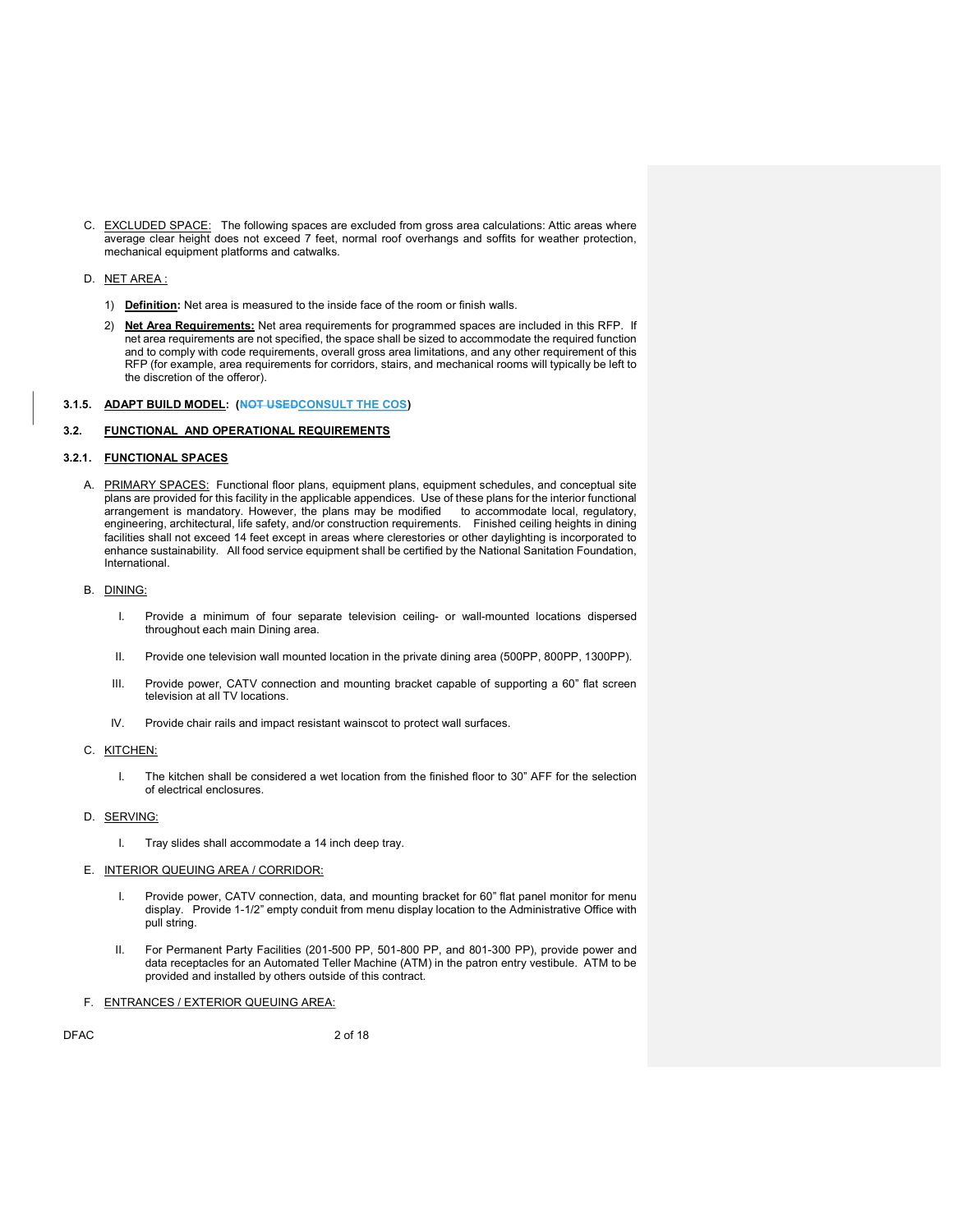- I. Provide lighted, weather resistant daily menu display case outside main entry door(s). Display case shall be a minimum of 36" x 72".
- II. Provide boot wash area consisting of hose bibs, mounted boot brushes, and trench drains near Entrances or prior to entering Exterior Queuing.
- III. All exterior canopies shall be constructed with an enclosed canopy to prohibit bird nesting.
- IV. For Training Dining Only, Exterior Queuing shall be fully covered and may be detached from the building. Continuous cover shall be provided from the Exterior Queuing Canopy to the Entry Continuous cover shall be provided from the Exterior Queuing Canopy to the Entry Vestibule.
- V. Provide lighting under canopy at an average of 5 foot candles.
- VI. Exterior Stairs shall be covered.

#### G. HEADCOUNT STATION:

- I. Provide custom-fabricated rectangular-shaped module, to house each station. Headcount station shall include a patron counter.
- II. Provide power and data receptacles at each station.

#### H. POINTS OF SALE (POS) STATIONS:

I. Provide power and data receptacles for each station. POS equipment is not in this contract.

# I. PATRON TOILETS:

- I. Provide standard toilet accessories including but not limited to: mirrors, combination paper towel dispenser /waste paper receptacle units, liquid soap dispensers, toilet tissue dispensers, and sanitary napkin disposer (Women's Toilet only).
- II. Toilet partitions shall be solid color phenolic material with a minimum thickness of 3/4".
- III. Partition doors shall be provided with an overlapping door option at both vertical door edges for privacy.

#### J. LOCKER ROOM:

I. Provide locker area with lockers - 12" wide x 15" deep x 72" tall, ventilated four-tier (18" high each) lockers. Quantity of lockers shall be a minimum of the quantity below. Lockers shall be mounted on locker manufacturer's base and have a sloped top. Provide manufactured bench(es) secured to floor in front of lockers.

Number of required lockers by facility size:

- 500 Permanent Party: 44
- 800 Permanent Party: 60
- 1300 Permanent Party: 64
- 1300 Training: 64
- 2600 Training: 112
- 720 ORTC: 42
- 1428 ORTC: 60

DFAC 3 of 18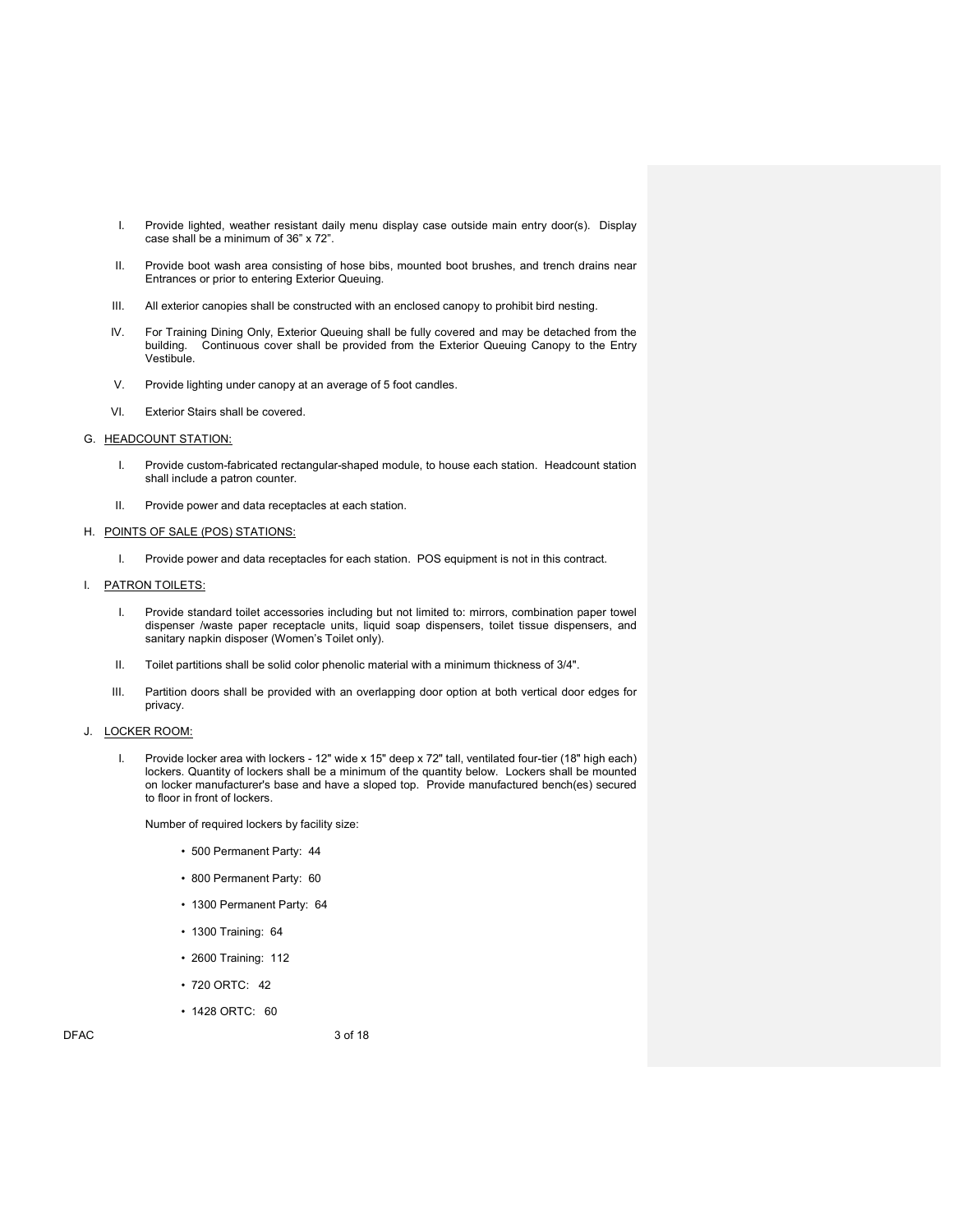II. Provide a 120V receptacle along with a telephone/data jack on each wall of the locker room unless the entire wall is covered by lockers.

#### K. JANITOR CLOSETS:

I. Provide floor mounted stainless steel mop sink 33" x 25" x 10" high; service faucet; mop hangar; hose & bracket; one 18" deep x 60" long x 48" high four tier, heavy duty shelving unit for storage of cleaning supplies.

### L. OFFICES:

- I. Provide a minimum of three telephone and data receptacles in each office (one telephone/data outlet centered on each wall without a door).
- II. Provide unobstructed visual monitoring of food preparation areas from the Offices.
- III. Provide 2 bulletin boards; mount one inside Administrative Office and one outside Administrative Office door.
- IV. Provide built-in shelving in Administrative Storage.
- V. Provide wall or floor mounted anchor for safe in Administrative Office.
- VI. Provide Public Address System in one of the offices.

#### M. REFRIGERATED STORAGE:

- I. Provide walk-in cooler and freezer floors at the same elevation as the kitchen floor.
- II. RUN DRAIN LINES SUCH THAT THEY DO NOT PROTRUDE IN WORKING ISLES.
- III. Operating temperatures shall be as indicated in TB Med 530.
- IV. Provide Slab Frost Heave Protection in addition to the insulated slab for all freezers over 225 square feet.

# N. FIELD FEEDING ROOM

IV.I. Ensure that the heating load calculations includes the high heat load of the ice machine located in this space.

#### N.O. DRY FOOD STORAGE:

- I. Provide one telephone receptacle, one data receptacle, and a quad electrical receptacle at the desk location adjacent to the entry door.
- II. One door leaf shall be "Dutch" type with a minimum 10" deep shelf on the Dry Storage side.
- **III.** Provide bumpers or other protective feature to prevent wall damage from mobile racks.
- IV. Ensure the high density storage rack system is sufficiently anchored to the building and is a complete standardized system.

III.

# O.P. RECEIVING VESTIBULE:

I. Provide bumpers or other protective feature to prevent wall damage from mobile racks.

#### P.Q. NON-FOOD / PAPER STORAGE:

DFAC 4 of 18

**Formatted**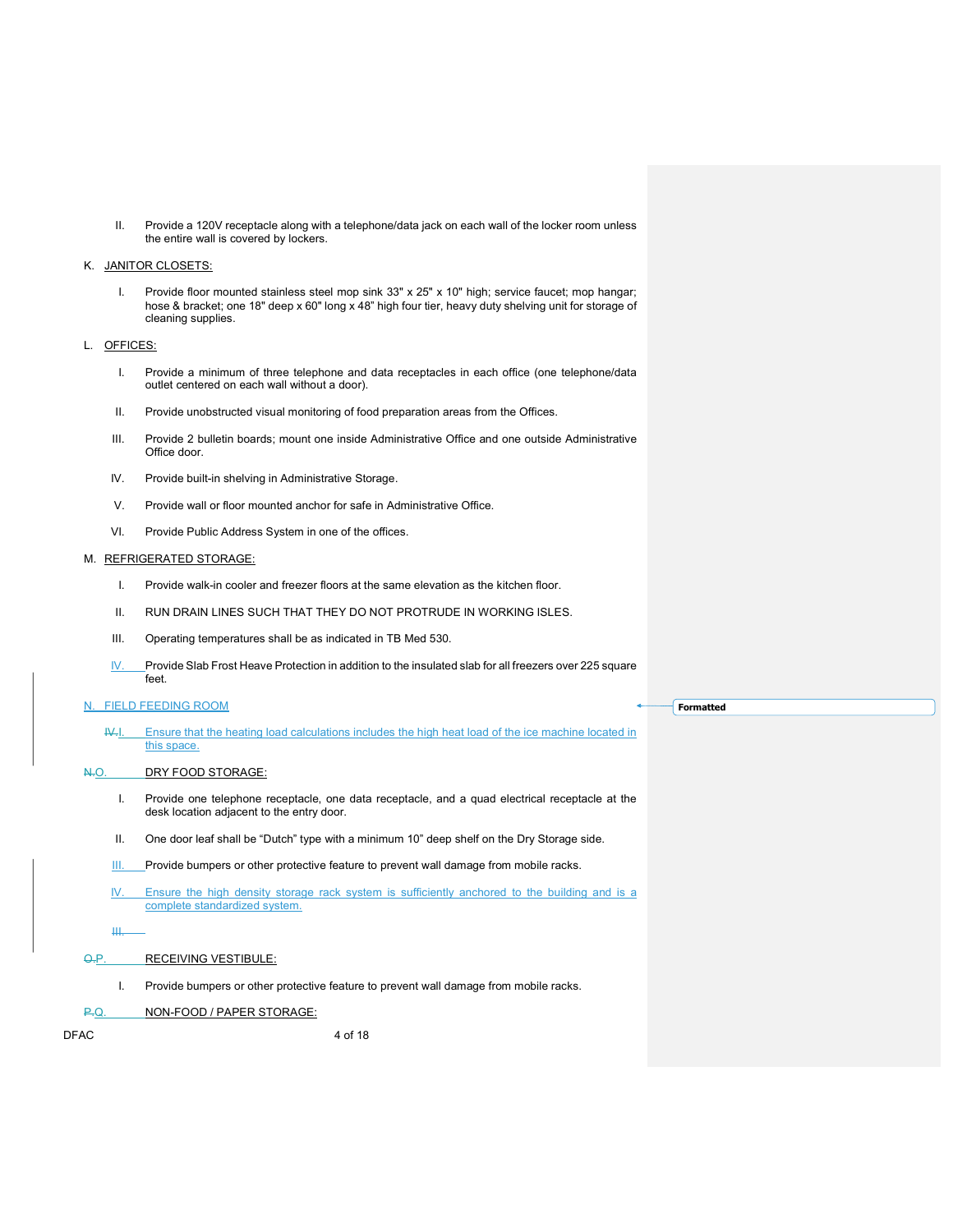I. Provide bumpers or other protective feature to prevent wall damage from mobile racks.

#### Q.R. REMOTE SODA ROOM:

- I. Provide TWO empty 6" conduits with pull string from the Remote Soda to EACH beverage station in the facility.
- II. Provide water filters for the water to be distributed to the beverage stations.
- III. Provide 3-20 amp dedicated 120V receptacles on each wall of the remote soda room mounted at 48" AFF.

#### R.S. CARRY OUT AREA:

- I. Provide power, CATV, data, and mounting brackets suitable for two 60" flat panel monitors above serving lines for menu display.
- II. Provide a 1-1/2" empty conduit with pull string from Menu Display locations to the Administrative Office.
- III. Where a drive-through is indicated, provide remote speaker, menu board and order system with capability of being customized by the facility staff.
- IV. Provide sliding Drive-Thru window with integral NSF rated air curtain..

#### S.T. DISHWASHING:

- I. Ceiling heights in dish washing rooms will be compatible with the dish washing equipment, but not less than 10 feet 6 inches.
- II. Horizontal and vertical clearance is required for removal of the inspection doors on the dish washing machines.
- III. Dishwasher room exhaust ducts ductwork shall be as short as possible with direct runs to outside of building. Ductwork shall have watertight joints and shall have pointinsulated, watertight, and pitch a minimum of 1/4 inch per foot to a drain connection. Drain shall terminate at code approved location. Exhaust fan shall be located at duct termination outside of the building and discharge a minimum of 30 inches from the roof or wall. Fan design shall prohibit the accumulation of condensation within the fan housing.
- $V.$  Provide a minimum of 10 air changes per hour or 25% greater than dishwasher exhaust requirement, whichever is greater. All exhaust greater than the dishwasher exhaust system shall be exhausted through a ceiling mounted exhaust located in the vicinity of the dishwasher. Dishwasher room shall be maintained at a negative pressure relative to surrounding spaces. Temperature and dehumidification control of the dishwashing area will be provided to maintain maximum of 80 degrees Fahrenheit with no greater than 76 grains of moisture per pound of dry air60% relative humidity.
- IV.V. Finishes must be mold, mildew and (for ceilings) sag resistant, due to the excessive heat and humidity of this space.

#### T.U. CAN WASH:

- I. Provide exterior, freeze-proof hose bibb inside can wash.
- II. Floor shall slope to drain.
- III. Floor surface shall be free of curbs or other obstructions, which will prohibit rolling garbage cans /equipment into the space.

DFAC 5 of 18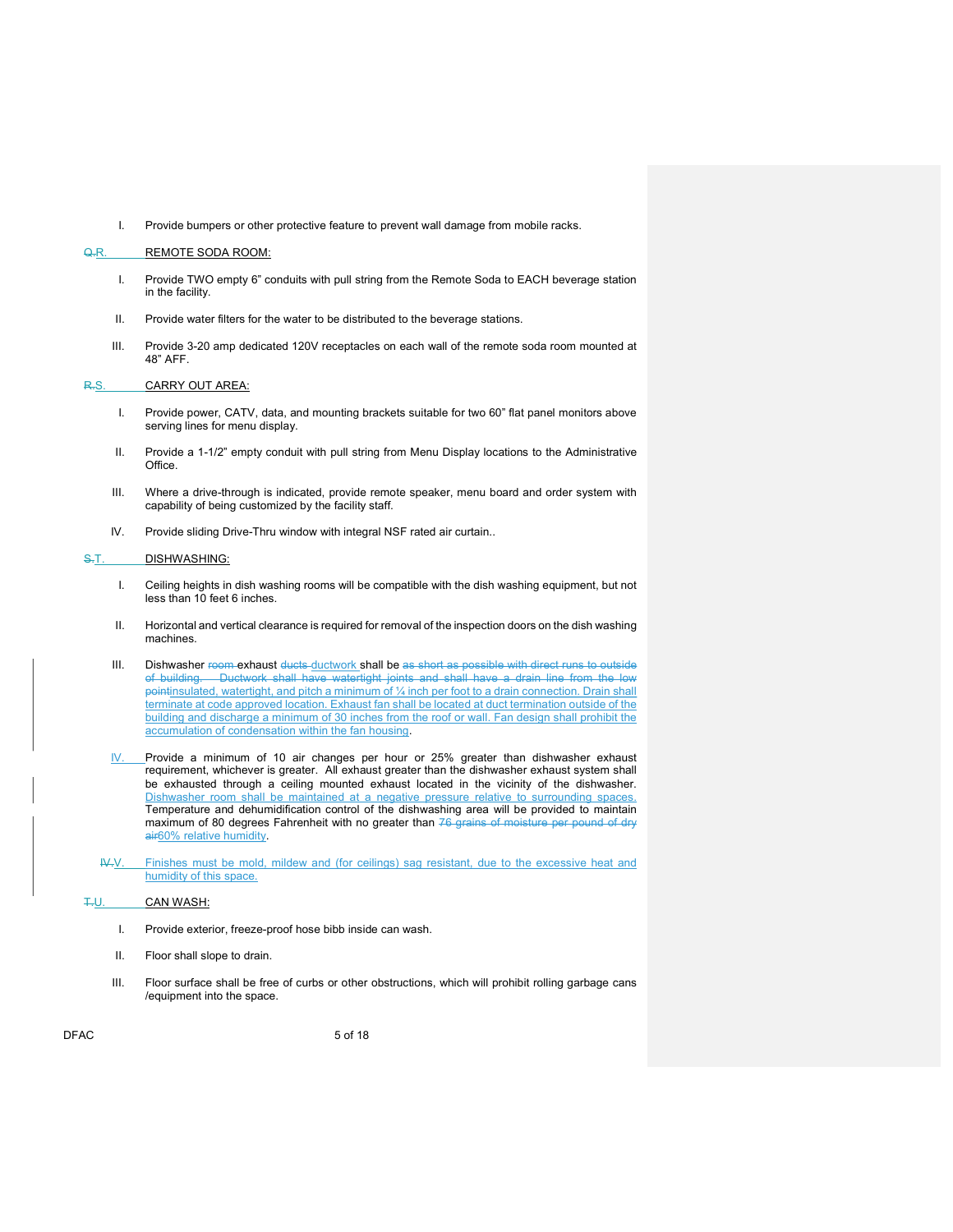- IV. Provide can drying racks, mop and broom storage brackets out of range of spray cleaning equipment.
- V. Can Wash Room shall be maintained to at least 50 degrees Fahrenheit. Can Wash room shall be maintained at a negative pressure relative to surrounding spaces.

# U.V. OUTDOOR DINING AREA:

I. Provide fixed outdoor seating, tables, and trash containers.

# V.W. HARDSTAND SERVICE AREA:

- I. At a minimum, the trash enclosure shall be sized to accommodate at least 4 front loaded trash dumpsters. (Two trash, One recycle, and One Cardboard)
- II. Ensure trash locations and enclosures meet AT/FP standoff distance requirements.
- III. Provide exterior freeze-proof hose bibb at all dumpster areas. Provide an accessible drain at the trash enclosure location.
- IV. Entire Hardstand Service Area shall be constructed of Portland cement concrete pavement and provide proper drainage. Pavement strength and maneuvering clearances will be based on a WB-62 tractor trailer. If the Hardstand Service Area is also to accommodate fire truck traffic, the more stringent requirements (maneuvering and vehicle weights) shall apply.

#### W.X. LOADING DOCK:

- I. Loading dock shall have a minimum depth of 15' and wide enough to accommodate the loading dock personnel ramp, stair, and delivery trucks (see below for number of truck locations required for each facility type).
- II. Loading dock will have dock bumpers for each truck location.
	- 500 Permanent Party: 2 Trucks
	- 800 Permanent Party: 2 Trucks
	- 1300 Permanent Party: 2 Trucks
	- 1300 Training: 3 Trucks
	- 2600 Training: 3 Trucks
	- 720 ORTC: 2 Trucks
	- 1428 ORTC: 2 Trucks
- III. Roof/canopy must extend 4 feet beyond the edge of the Loading Dock and provide a minimum clear height of 14 feet 6 inches from grade.
- IV. One 25,000-pound dock leveler, bumpers, and truck restraints shall be provided at the commercial vehicle receiving platform. Locate dock leveler at truck location nearest to the receiving vestibule door.
- V. Dock leveler will have an integral loading dock "back-up" light signal system.
- VI. Loading Dock Platform shall be sloped at a one percent pitch away from the building. Platform surface shall have a broom finish.

DFAC 6 of 18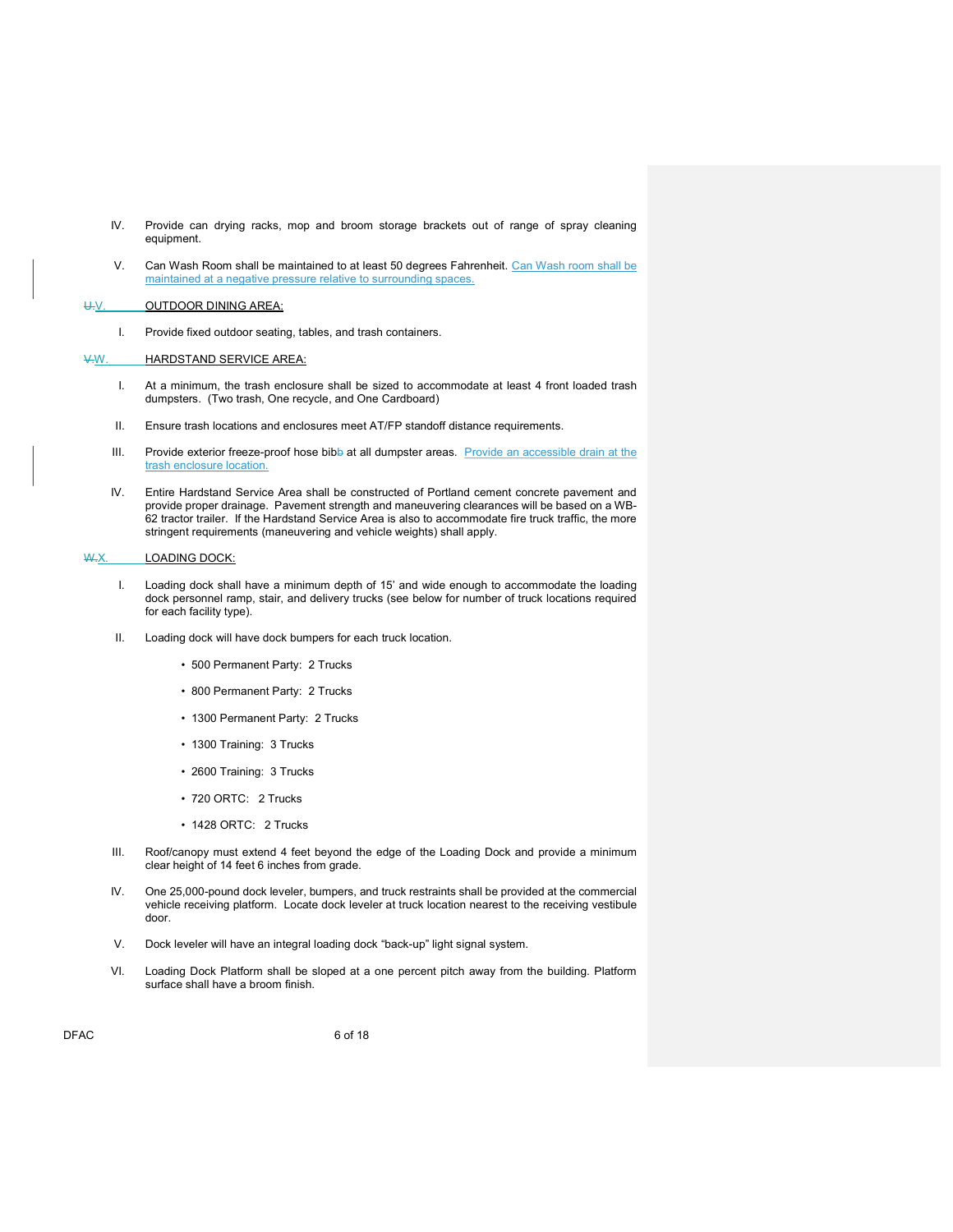- VII. PROVIDE A PEDESTRIAN LOADING DOCK RAMP AND STAIR. Coordinate location of ramp and stair with adjacent site and trash enclosure location.
- VIII. The pedestrian loading dock ramp will be regularly used to transport trash and recyclables from the facility. The pedestrian loading dock stair is the normal means of entry/egress for staff employees.
- IX. Provide a lockable and insulated access hatch at the loading dock adjacent from the bulk CO2 storage tank(s) to allow refill of tanks from loading dock.
- X. Loading Dock shall have a minimum average lighting illumination of 5 foot-candles

### 3.3. SITE FUNCTIONAL REQUIREMENTS

#### A. GREASE INTERCEPTOR:

- 1) Grease interceptor shall be provided for collecting and containing grease from the waste drain line flows emanating from the kitchen food preparation and dishwashing and pot/can wash areas. The grease interceptor shall be located outside of the facility in a location that is accessible to a vacuum grease collection truck. The grease interceptor tank shall be cathodically protected.
- 2) Do not install a grease interceptor inside or underneath the building.
- 3) The grease interceptor shall be sized as stated below except where local requirements dictate a larger size:

500 PP and 800 PP and 720 ORTC: 2,000 gallons

1300 PP and 1300 TNG and 1428 ORTC: 3,000 gallons

2600 TNG: 4,000 gallons.

- B. SOLIDS INTERCEPTOR:
	- 1) Solid interceptor shall be provided for collecting and containing solids from the waste drain line flows emanating from the kitchen food preparation and dishwashing and pot/can wash areas. The solids interceptor shall be located outside of the facility in a location that is accessible to a vacuum solids collection truck and be in-line before the grease interceptor. The solids interceptor tank shall be cathodically protected.
	- 2) Do not install a solids interceptor inside or underneath the building.
	- 3) The solids interceptor shall be sized as stated below except where local requirements dictate a larger size:

500 PP and 800 PP and 720 ORTC: 100 gallons

1300 PP and 1300 TNG and 1428 ORTC: 250 gallons

2600 TNG: 500 gallons.

#### 3.4. NOT USED

#### 3.5. ARCHITECTURAL REQUIREMENTS

- A. **GENERAL:** Provide durable and easily maintainable materials. Do not use exterior materials that require periodic repainting or similar refinishing processes. Material exposed to weather shall be factory prefinished, integrally colored or provided with intrinsic weathering finish.
- B. OPENINGS

#### 1) Storefronts/Curtain Walls & Entrances:

DFAC 7 of 18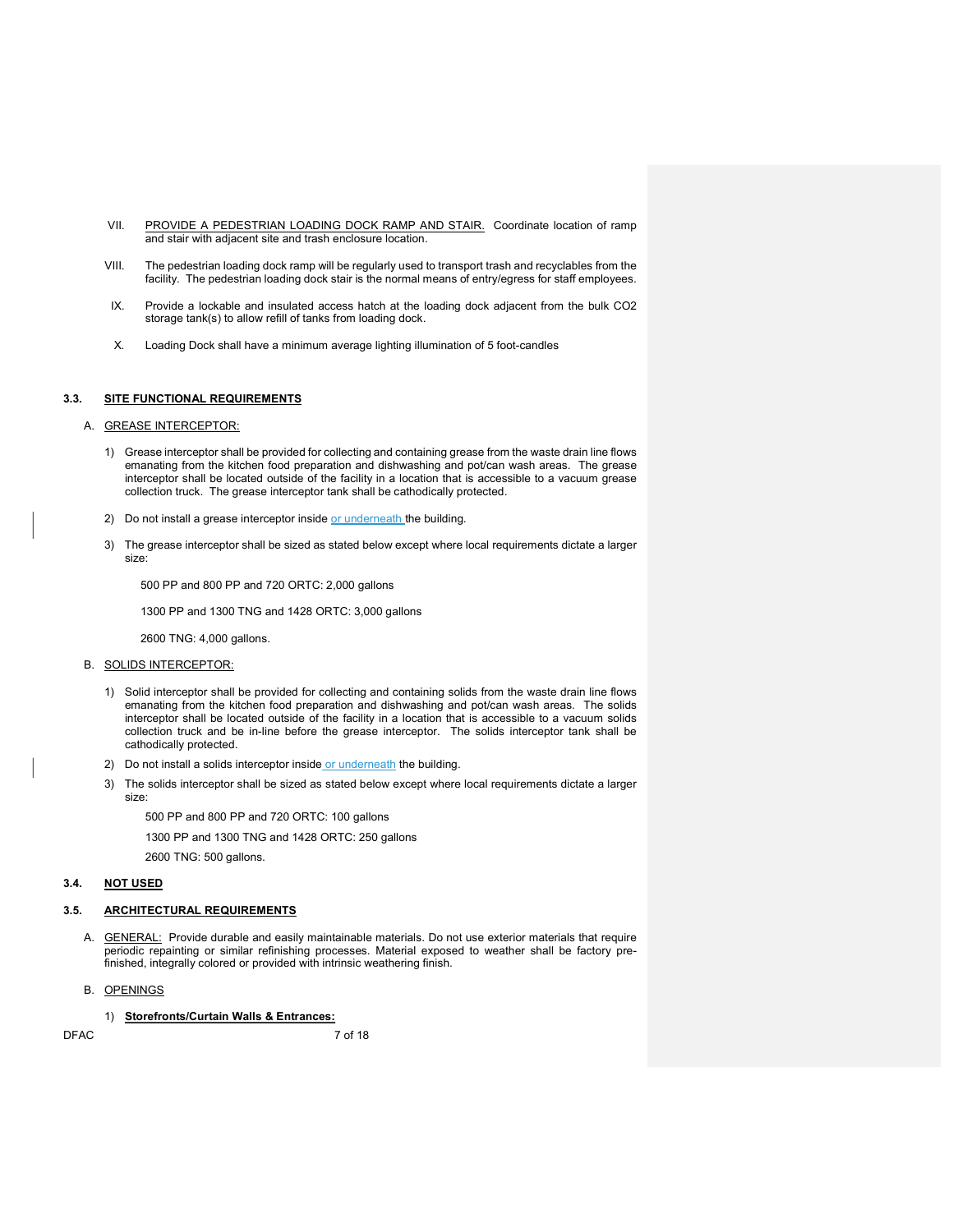- a) Storefronts (Main Entrance Doors): Provide aluminum storefront doors and frames with Architectural Class 1 anodized finish, fully glazed, with medium or wide stile for entry. Provide doors complete with frames, framing members, subframes, transoms, sidelights, trim, applied muntins, and accessories. Framing systems shall have thermal-break design. Storefront systems shall be capable of withstanding area wind loads, thermal and structural movement required by location and project requirements, and shall comply with applicable codes and criteria.
- 2) Windows: Material and installation shall comply with applicable codes and criteria.
	- a) Exterior Windows: Provide insulated, high efficiency window systems, with thermally broken frames complying with applicable codes and criteria. Window sills shall be designed to discourage bird nesting. Provide operable window treatment (shades/blinds) for all window surfaces.
	- Interior Windows:
		- (1) Laminated Glass:
			- (a) Office Window: Picture window glazing shall be laminated glass. Design-Build Contractor may propose an alternate solution that will provide visual monitoring of the Food Preparation Area in-lieu of using a picture window.
- 3) Doors and Frames: Fire-rated and Smoke Control Doors and Frames: Comply with applicable codes, criteria and requirements of labeling authority. Provide a local alarm on emergency exit only doors including the exterior door by the staff locker room.
	- a) Exterior Insulated Hollow Metal Doors & Frames: Provide insulated hollow metal exterior doors for entry to all spaces other than patron entrances. Doors and frames shall comply with applicable codes and criteria. Doors shall be minimum Level 3, physical performance Level A, Model 2. Frames shall be minimum 12-gauge, with continuously welded mitered corners and seamless face joints. Doors and frames shall be A60 galvannealed, shall comply with ASTM A653 and shall be factory primed. Fire-rated openings shall comply with applicable codes, and the requirements of the labeling authority.
	- b) Interior Insulated Metal Doors: Shall comply with applicable codes and criteria. Doors shall be minimum Level 3, physical performance Level A, Model 2; factory primed.
		- (1) Provide insulated metal doors at utility rooms, janitor closets, and stairwell doors.
	- c) Solid Core Wood Doors: Provide flush solid core wood doors with Grade A hardwood face veneer for transparent finish. Stile edges shall be non-finger jointed hardwood compatible with face veneer.
		- (1) Provide flush solid core wood doors at patron restrooms.
	- d) Interior Hollow Metal Frames: Comply with ANSI A250.8/SDI 100. Frames shall be minimum Level 3, 16 gauge, with continuously welded mitered corners and seamless face joints; factory primed.
	- e) Interior Lightweight, High-Impact Doors: The doors between the Kitchen and the Servery, between the Kitchen and Receiving Vestibule and into the Dishwashing area, shall be lightweight, high impact resistant, double-swing doors with protective door plates, bumpers, pivots, and vision panels
- 4) Hardware:
	- a) Door Hardware: All hardware shall be consistent and shall conform to ANSI/BMHA standards for Grade 1. Provide closers for all exterior doors, all doors opening to corridors and as required by codes. Exit devices shall be installed on all building egress doors.
		- (1) Finish Hardware (Master Keying System/Cores): All requirements for hardware keying shall be coordinated with the Contracting Officer. Extension of the existing Installation keying system shall be provided. Cores shall have not less than seven pins; cylinders shall have keyremovable type cores. Disassembly of knob or lockset shall not be required to remove core from lockset. Locksets for mechanical, electrical and communications rooms only shall be keyed to the existing Installation Master Keying System. HVAC terminal units that are accessed from a central corridor shall have a deadbolt to minimize protrusion into corridor. Plastic cores are unacceptable.
		- (2) Fire and Exit Door Labeling: Hardware for fire doors shall be installed in accordance with the requirements of applicable codes. Exit devices installed on fire doors shall have a visible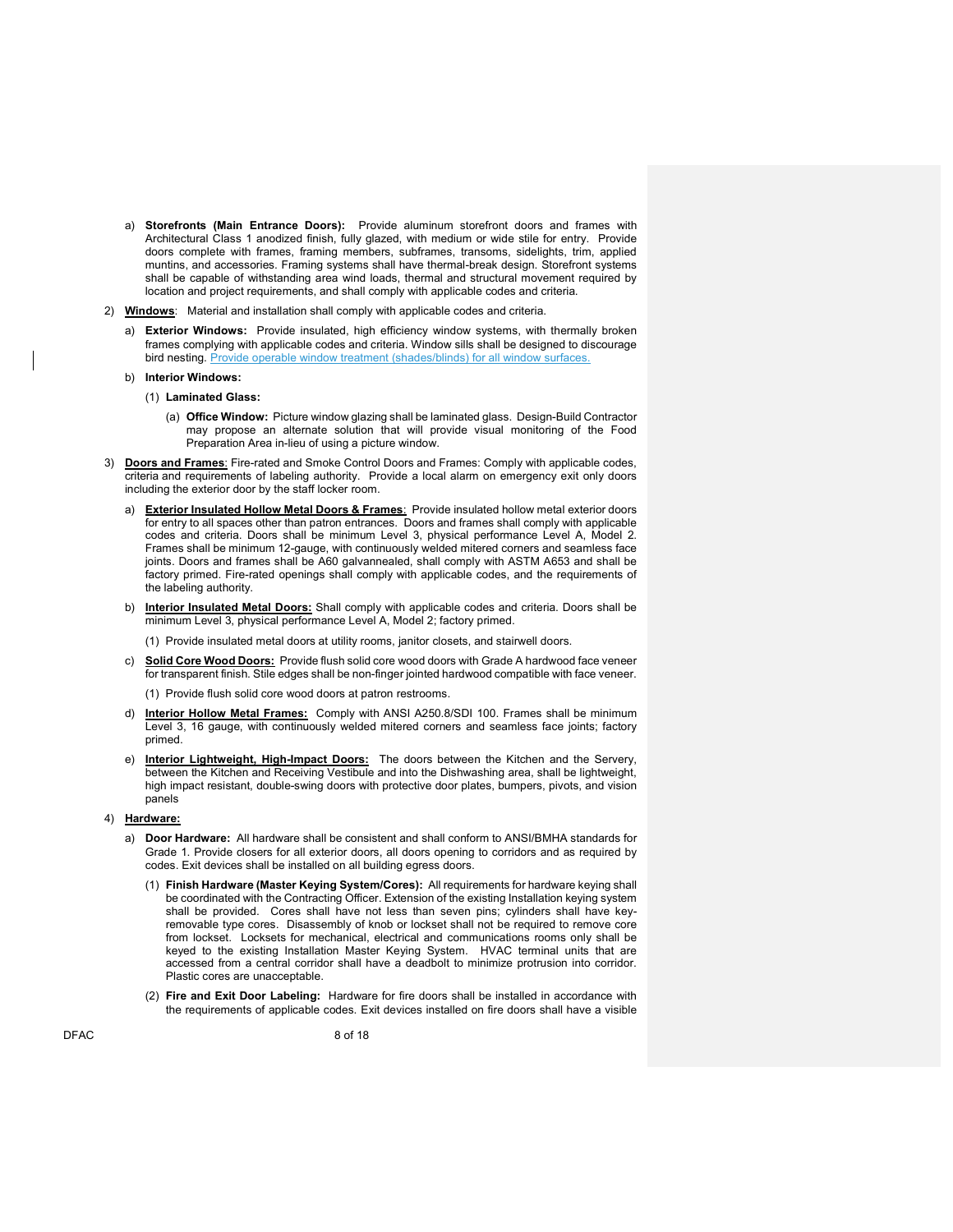label bearing the marking "Fire Exit Hardware". Other hardware installed on fire doors, such as locksets, closers, and hinges shall have a visible label or stamp indicating that the hardware items have been approved by an approved testing agency for installation on fire-rated doors. Hardware for smoke-control door assemblies shall be installed in accordance with applicable codes.

- (3) Auxiliary Hardware: Provide other hardware as necessary for a complete installation
	- (a) Door Stops: Provide wall or floor stops for all exterior doors that do not have overhead holder/stops.

# b) Non-Destructive Emergency Access System (KNOX Box):

Provide at a location designated be the contracting officer.

- 5) Roof Access: Roof access hatches shall be a minimum of 16 square feet clear open area, with no dimension smaller than 4'-0". Equip roof hatches with lockable operating hardware.
- 6) Louvers and Vents:
	- a) Exterior: Exterior louvers shall have bird screens and shall be designed to exclude wind-driven rain. Exterior louvers shall be made to withstand wind loads in accordance with the applicable codes. Wall louvers shall bear the Air Movement & Control Association (AMCA) International certified ratings program seal for air performance and water penetration in accordance with AMCA 500-D and AMCA 511. Louver finish shall be factory applied.

#### C. EXTERIOR SPECIALTIES:

- 1) Bird Habitat Mitigation: The Contractor shall provide details in the design necessary to eliminate the congregating and nesting of birds at, on, and in the facility.
- D. ELEVATORS/CONVEYING SYSTEMS (WHERE ELEVATORS ARE INDICATED ON DRAWINGS):
	- 1) **Elevators:** Elevators: Provide elevators for buildings that exceed three stories. Provide elevator system that complies with the most current editions of ASME A17.1 and ASME A17.2 in their entirety, and additional requirements specified herein. The first elevator shall be centrally located and shall have a minimum rated load capacity of 3500 lb (1588 kg), with center opening doors and interior dimensions sized to accommodate a fully extended Emergency Medical Services (EMS) gurney and four average size adults. Gurney size shall be based on the "STRYKER Power-PRO XT" gurney. An additional elevator as specified above shall be provided for every additional one hundred (100) persons or fraction thereof, over the first two hundred (200) persons the building is designed to accommodate, unless a traffic analysis determines otherwise. Such traffic analysis shall be included in the Design Analysis.
		- a) Elevator Inspector: The Elevator Inspector shall be certified in accordance with the requirements of the most current editions of ASME A17.1 and ASME QEI-1 and licensed in elevator inspection by the State where project is located. The Certified Elevator Inspector shall inspect the installation of the elevator(s) to assure that the installation conforms with all contract requirements. The Elevator Inspector shall be directly employed by the Prime Contractor and shall be independent of the Elevator System Manufacturer and the Elevator System Installer. The Elevator Inspector shall witness the acceptance inspections and tests, approve all results and sign and certify the successful results. The Elevator Inspector, after completion of the acceptance inspections and tests, shall certify in writing that the installation is in accordance with the contract requirements. The Elevator Inspector shall bring any discrepancy, including any safety related deficiencies, to the attention of the Contracting Officer in writing, no later than three working days after the discrepancy is discovered.
- E. THERMAL REQUIREMENTS:
	- 1) Thermal Insulation: Provide exterior wall, floor, and roof/ceiling assemblies with thermal transmittance (U-values) required to comply with the proposed energy calculations for the facilities. Insulation shall not be installed directly on top of suspended acoustical panel ceiling systems.

## 3.5.1. FINISHES AND INTERIOR SPECIALTIES

DFAC 9 of 18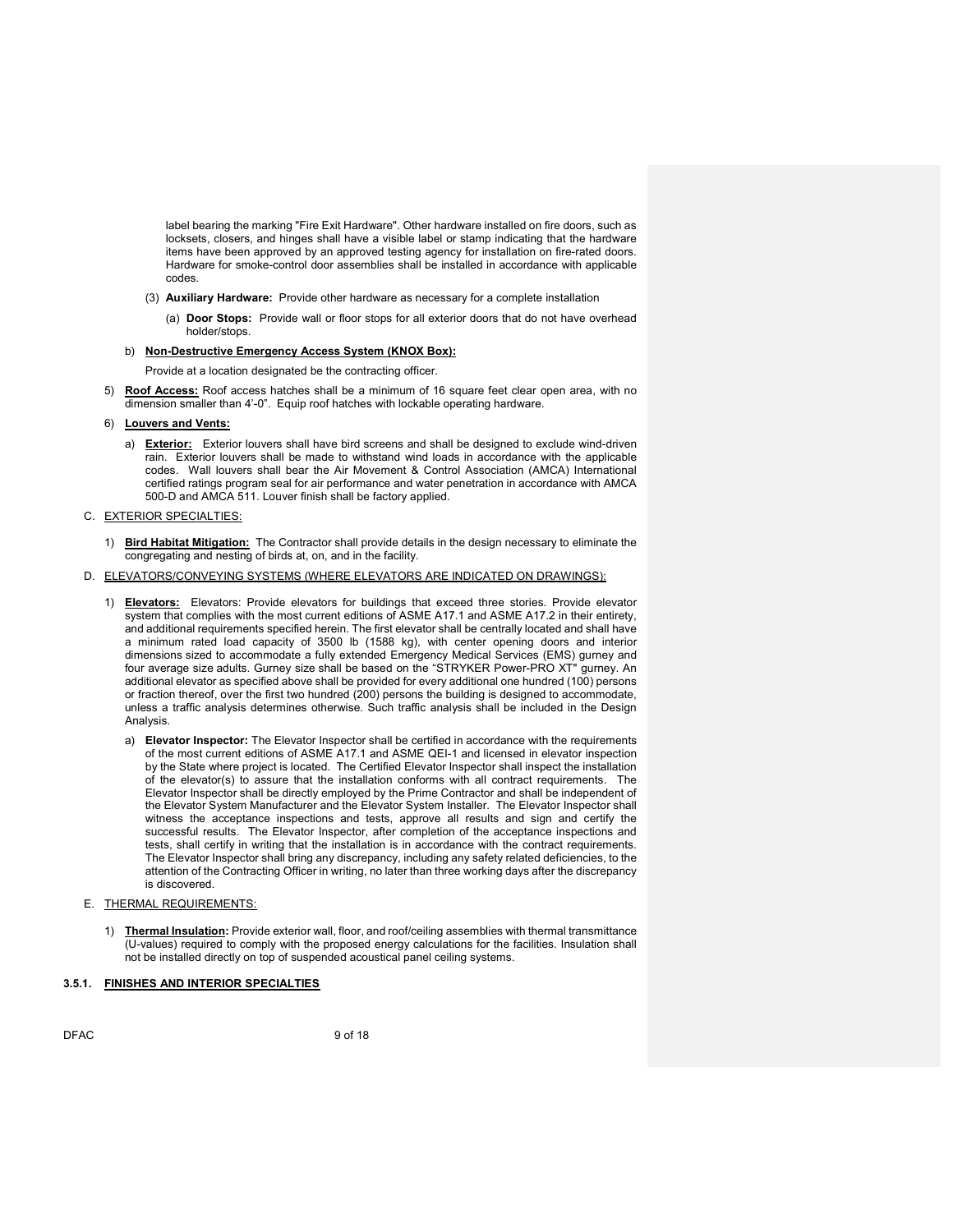- A. **GENERAL:** Provide sustainable materials and furnishings that are easily maintained and replaced. Maximize use of day lighting. Provide interior surfaces that are easy to clean and light in color.
- B. FINISHES: Designers are not limited to the minimum finishes listed in this paragraph and are encouraged to offer higher quality finishes.
	- 1) Minimum Finish Requirements: Wall, ceiling and floor finishes shall conform to the requirements of the IBC, NFPA and UFC 3-600-01. Where code requirements conflict, the most stringent code requirement shall apply.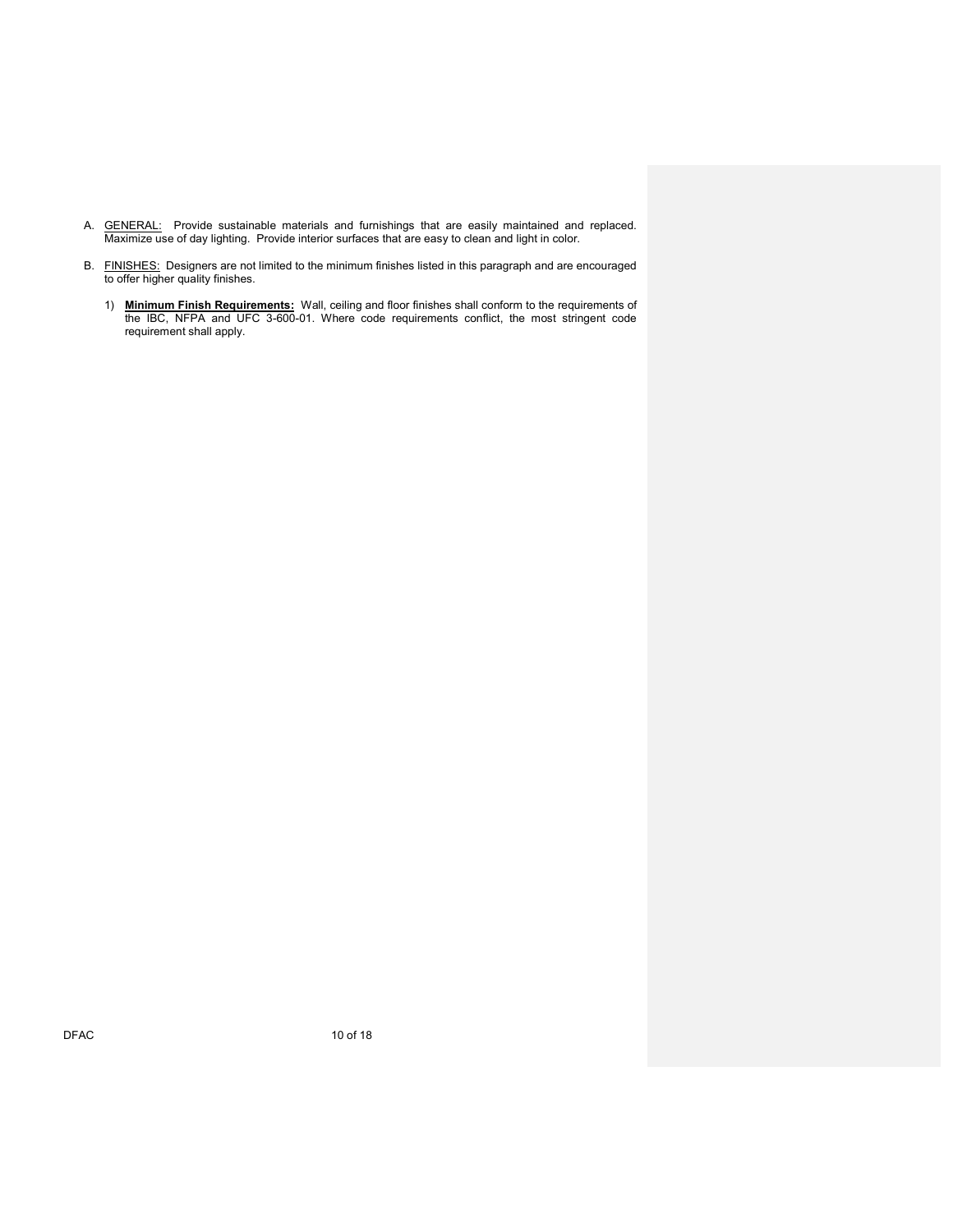# 2) Finish Table:

|                               | <b>INTERIOR FINISHES</b> |               |                |                     |                |             |                |                    |                  |                           |                          |                              |                          |                                 |
|-------------------------------|--------------------------|---------------|----------------|---------------------|----------------|-------------|----------------|--------------------|------------------|---------------------------|--------------------------|------------------------------|--------------------------|---------------------------------|
|                               |                          | <b>FLOORS</b> |                |                     |                | <b>BASE</b> |                |                    | <b>WALLS</b>     |                           |                          | <b>CEILING</b>               |                          | <b>REMARKS</b>                  |
|                               | RESILIENT FLOORING       | QUARRY TILE   | PORCELAIN TILE | ш<br>SEALED CONCRET | RESILIENT BASE | QUARRY TILE | PORCELAIN TILE | GYPSUM BOARD PAINT | щ<br>CERAMIC TIL | PAINT<br>GYPSUM BOARD AND | SCRUBBABLE CEILING TILE* | Ш<br>킅<br>ACOUSTICAL CEILING | MINIMUM HEIGHT           |                                 |
| <b>ENTRY VESTIBULE</b>        |                          |               | $\bullet$      |                     |                |             | $\bullet$      |                    | $\bullet$        |                           |                          | $\bullet$                    | $9' - 0''$               | NOTE <sub>2</sub>               |
| EXIT CORRIDOR / VESTIBULE     |                          |               | $\bullet$      |                     |                |             | ٠              |                    | $\bullet$        |                           |                          | ٠                            | $9' - 0''$               | NOTE <sub>2</sub>               |
| CORRIDOR / INTERIOR QUEUING   |                          |               | $\bullet$      |                     |                |             | $\bullet$      |                    | $\bullet$        |                           |                          | $\bullet$                    | $9' - 0''$               | NOTE <sub>2</sub>               |
| <b>DINING</b>                 |                          |               | $\bullet$      |                     |                |             | $\bullet$      | $\bullet$          |                  |                           |                          | $\bullet$                    | $9' - 0''$               | NOTE 2                          |
| <b>KITCHEN</b>                |                          | $\bullet$     |                |                     |                | $\bullet$   |                |                    | $\bullet$        |                           | $\bullet$                |                              | $9' - 0''$               | NOTE 1 AND 2                    |
| <b>DISHWASHING</b>            |                          | $\bullet$     |                |                     |                | $\bullet$   |                |                    | $\bullet$        | ≗                         | ۰                        |                              | $10' - 6"$               | NOTE 2, 3, AND 5NOTE<br>1 AND 2 |
| TRAY DROP-OFF AREA            |                          |               | $\bullet$      |                     |                |             | $\bullet$      |                    | $\bullet$        |                           |                          | $\bullet$                    | $9' - 0''$               | NOTE <sub>2</sub>               |
| <b>FOOD SERVICE AREA</b>      |                          | $\bullet$     |                |                     |                | $\bullet$   |                |                    | $\bullet$        |                           | $\bullet$                |                              | $9' - 0''$               | NOTE 1 AND 2                    |
| <b>JANITOR</b>                |                          | $\bullet$     |                |                     |                | $\bullet$   |                |                    | $\bullet$        |                           | $\bullet$                |                              | $9' - 0''$               | NOTE 1 AND 2                    |
| <b>WOMEN</b>                  |                          |               | $\bullet$      |                     |                |             | $\bullet$      |                    | $\bullet$        |                           |                          | $\bullet$                    | $9' - 0''$               | NOTE <sub>2</sub>               |
| <b>MEN</b>                    |                          |               | $\bullet$      |                     |                |             | $\bullet$      |                    | $\bullet$        |                           |                          | $\bullet$                    | $9' - 0''$               | NOTE <sub>2</sub>               |
| <b>SERVING LINE</b>           |                          | $\bullet$     |                |                     |                | $\bullet$   |                |                    | $\bullet$        |                           | $\bullet$                |                              | $9' - 0''$               | NOTE 1 AND 2                    |
| REFRIGERATED STORAGE          |                          | $\bullet$     |                | $\bullet$           |                |             |                |                    |                  |                           |                          |                              |                          | PREFAB                          |
| THAW                          |                          | $\bullet$     |                | $\bullet$           |                |             |                |                    |                  |                           |                          |                              |                          | <b>-PREFAB</b>                  |
| <b>RECYCLE</b>                |                          | $\bullet$     |                |                     |                | $\bullet$   |                |                    | $\bullet$        |                           | $\bullet$                |                              | $9' - 0''$               | -NOTE 1 AND 2                   |
| POT / PAN WASH                |                          | $\bullet$     |                |                     |                | $\bullet$   |                |                    | $\bullet$        |                           | $\bullet$                |                              | $9' - 0''$               | -NOTE 1-AND-12, AND 5           |
| REMOTE SODA                   |                          | $\bullet$     |                |                     |                | $\bullet$   |                |                    | $\bullet$        |                           | $\bullet$                |                              | $9' - 0''$               | -NOTE 1 AND 2                   |
| <b>INSULATED CONTAINER</b>    |                          | $\bullet$     |                |                     |                | $\bullet$   |                |                    | $\bullet$        |                           | $\bullet$                |                              | $9' - 0''$               | -NOTE 1 AND 2                   |
| <b>FIELD FEEDING</b>          |                          | $\bullet$     |                |                     |                | $\bullet$   |                |                    | $\bullet$        |                           | $\bullet$                |                              | $9' - 0''$               | -NOTE 1 AND 2                   |
| RECEIVING VESTIBULE           |                          | ٠             |                |                     |                | $\bullet$   |                |                    | $\bullet$        |                           | $\bullet$                |                              | $9' - 0''$               | -NOTE 1 AND 2                   |
| <b>CAN WASH</b>               |                          | ٠             |                |                     |                | $\bullet$   |                |                    | $\bullet$        | ٠                         |                          |                              | $9' - 0''$               | <b>NOTE 2, 3, AND 44</b>        |
| <b>STAIRS</b>                 |                          |               |                | $\bullet$           | $\bullet$      |             |                | $\bullet$          |                  | $\bullet$                 |                          |                              | $8' - 0''$               |                                 |
| CARRY OUT - SELF SERVICE AREA |                          |               | $\bullet$      |                     |                |             | $\bullet$      |                    | $\bullet$        |                           |                          | $\bullet$                    | $9' - 0''$               | NOTE <sub>2</sub>               |
| CARRY OUT - FOOD SERVICE AREA |                          | $\bullet$     |                |                     |                | ٠           |                |                    | $\bullet$        |                           | $\bullet$                |                              | $9' - 0''$               | NOTE 1 AND 2                    |
| OFFICE                        | $\bullet$                |               |                |                     | $\bullet$      |             |                | $\bullet$          |                  |                           |                          | $\bullet$                    |                          |                                 |
| DRY STORAGE                   |                          | $\bullet$     |                |                     |                | $\bullet$   |                |                    | $\bullet$        | $\bullet$                 |                          |                              | $9' - 0''$               | NOTE <sub>2</sub>               |
| NON-FOOD / PAPER STORAGE      |                          | $\bullet$     |                |                     |                | $\bullet$   |                |                    | $\bullet$        | $\bullet$                 |                          |                              | $9' - 0''$               | NOTE <sub>2</sub>               |
| <b>BREAD STORAGE</b>          |                          | $\bullet$     |                |                     |                | $\bullet$   |                |                    | $\bullet$        |                           | $\bullet$                |                              | $9' - 0''$               | NOTE 1 AND 2                    |
| <b>LOCKER ROOM</b>            |                          |               | $\bullet$      |                     |                |             | $\bullet$      |                    | $\bullet$        |                           |                          | $\bullet$                    | $9' - 0''$               | NOTE <sub>2</sub>               |
| MECHANICAL                    |                          |               |                | $\bullet$           | $\bullet$      |             |                | $\bullet$          |                  |                           |                          |                              | $\overline{\phantom{a}}$ |                                 |
| <b>ELECTRICAL</b>             |                          |               |                | $\bullet$           | $\bullet$      |             |                | $\bullet$          |                  |                           |                          |                              | ×.                       |                                 |
| TELECOMMUNICATIONS            |                          |               |                | $\bullet$           | $\bullet$      |             |                | $\bullet$          |                  | $\bullet$                 |                          |                              | $9' - 0''$               |                                 |

DFAC 11 of 18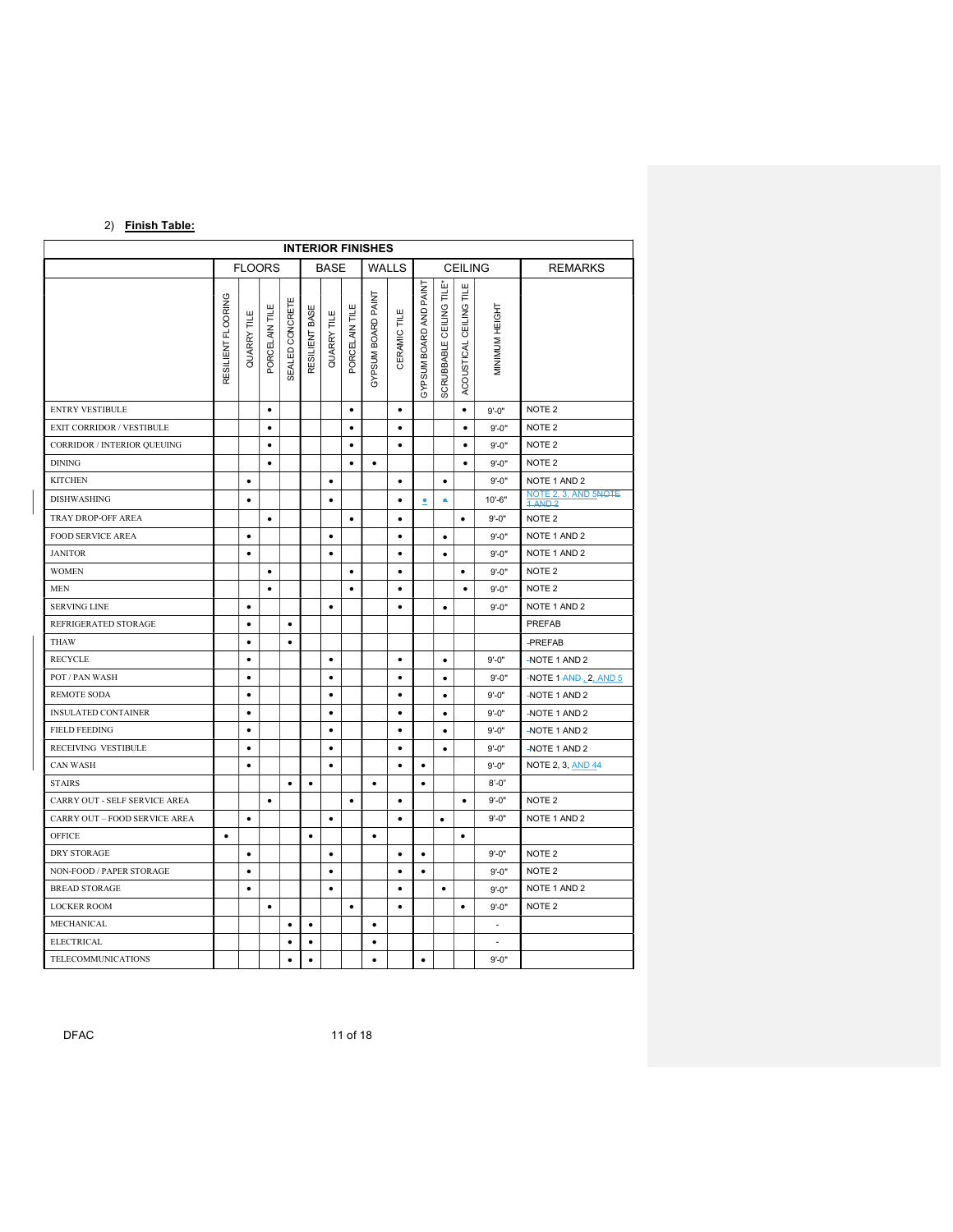|    | <b>FINISH SCHEDULE NOTES</b>                                                                                                                                                                                          |
|----|-----------------------------------------------------------------------------------------------------------------------------------------------------------------------------------------------------------------------|
|    | SUSPENDED ALUMINUM CEILING GRID WITH 2'X2' ACOUSTICAL CEILING TILE. TILE SHALL HAVE WASHABLE AND SCRUBBABLE<br>SURFACE MEETING USDA/FSIS GUIDELINES FOR FOOD PROCESSING USE.                                          |
|    | ALL GROUT SHALL BE AN EPOXY GROUT                                                                                                                                                                                     |
| 3. | PROVIDE A POLY MEMBRANE BEHIND THE CEMENT BOARD TO CREATE A CONTINUOUS WATER BARRIER.                                                                                                                                 |
| 4  | <b>PROVIDE GWB CEILING WITH MILDEW RESISTANT EPOXY PAINT</b>                                                                                                                                                          |
|    | PROVIDE NON-FIBROUS. VINYL WRAPPED WASHABLE GYPSUM-BASED USDA/FSIS CERTIFIED LAY-IN CEILING TILE WITH MOLD, MILDEW, AND SAG<br>RESISTANCE. IN STAINLESS STEEL GRID. EQUIVALENT SOLUTIONS SHALL BE REVIEWED BY THE COS |

#### C. INTERIOR SPECIALTIES:

1) **Signage & Directories:** A comprehensive signage package shall be provided. Signage shall be provided and clearly define the major areas of this facility, identify different service areas and types of food served, identify food items over the kiosks, provide directional information and traffic flow where appropriate, and compliment the interior design scheme. Illumination of signage is not required but can enhance its visibility. Ensure general building lighting does not conflict or detract from the signage design

#### 2) Wall Protection:

- a) Chair Rail: Chair rails shall be installed in dining areas.
- b) Corner Guards: 72 inch high corner guards are required for all outside corners of walls and columns throughout the facility except in restrooms. Corner guards in kitchen, servery, dishwashing and other utility/service areas shall be stainless steel. Corner guards in Dining Area and other patron/public spaces shall be surface mounted, high impact resistant, integral color, snap-on type resilient corner guards and be part of the SID. Factory fabricated end closure caps shall be furnished for top and bottom of surface mounted corner guards.

#### 3) Storage Shelving:

- a) Janitor's Closet: Provide 18 inch deep, heavy duty, stainless steel shelving for storage of janitorial supplies.
- 4) Fire Extinguisher Cabinets & Mounting Brackets: Furnish and install fire extinguisher cabinets and fire extinguisher mounting brackets as required by applicable codes and criteria. Furnish a list of installed fire extinguisher cabinets and mounting brackets (including location, size and type) to the Contracting Office Representative.

### 3.6. STRUCTURAL REQUIREMENTS

A. **GENERAL:** Design and construct as a complete system in accordance with APPLICABLE CRITERIA.

### 3.7. THERMAL PERFORMANCE

A. No additional requirements in this paragraph.

# 3.8. PLUMBING REQUIREMENTS

#### A. DOMESTIC WATER:

- 1) Water Quality:
	- i. Perform a water quality analysis to determine the need for water softening equipment, piping requirements, equipment filtering requirements, etc. Provide filtering for equipment where the water quality analysis is outside of the recommended range of the equipment manufacturer.
	- ii. Individual equipment items may also require filtering per manufacturer's recommendations.
- 2) Exposed Piping: In accordance with TB Med 530, all piping shall be concealed to the greatest extent possible. Where metallic piping cannot be concealed it shall be stainless steel or chrome-plated. Chrome Plating shall be in accordance with ASTM B 650.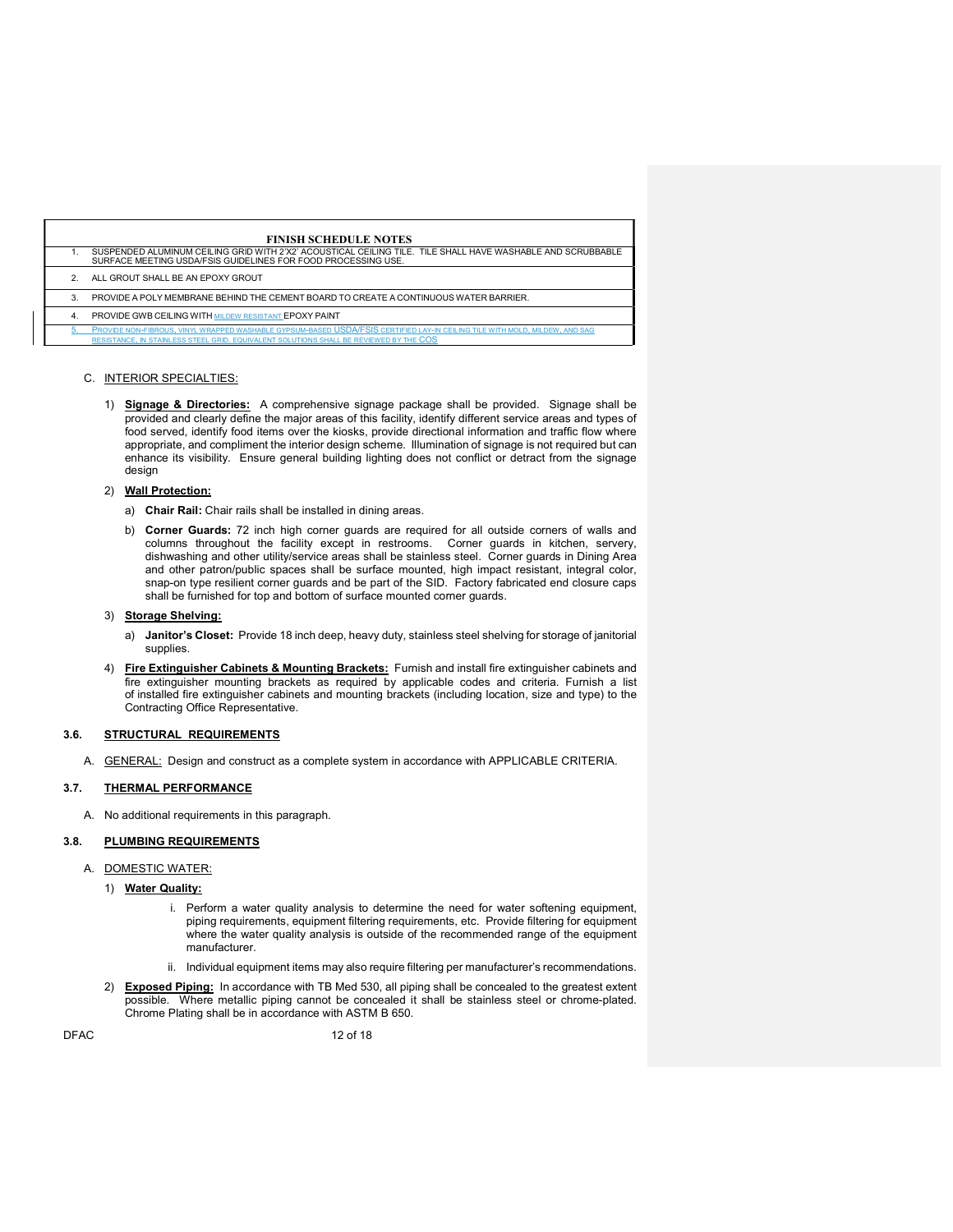- 3) Hot Water: In the kitchen and dishwashing area, hot water shall be designed to provide 140 degree Fahrenheit at the equipment. General purpose, hand washing sinks and lavatories shall be provided with 110 degree Fahrenheit hot water. Provide tempering of the hot water drains in accordance with APPLICABLE CRITERIA.
- 4) Sinks: All sinks shall be UL and NSF approved/certified/listed. Hand wash sinks in food service areas shall have foot operated faucets.
- 5) Drains: Plumbing drains shall be provided at each sink area and shall be provided with trap primers. .Provide non-slip floor drains and troughs with strainers and stainless steel grating throughout the facility in locations indicated in the 'Functional Spaces', the standard design drawings, and the standard design specifications, and other areas required by codes and standards.
	- For safety reasons, locate drains where personnel do not ordinarily stand while operatingequipment or impose a slip hazard.
	- Locate drains for accessibility to personnel without removal/disassembly of equipment. Ensure pipe terminations (eg from dishwashing machine) provide for sufficient vertical clearance to remove drain cover and strainer for cleaning.
	- Grating and Floor slope should not pose a slip hazard or inadvertent movement of stationary mobile carts/trollies.

5)6) Eyewash Stations: Provide eyewash stations as required by OSHA (29 CFR 1910.151(c) and 29 CFR 1926.50(g)) in location(s) where chemicals – such as cleaning agents – are dispensed. Eyewash may be stand-alone or plumbed.

#### 3.9. COMMUNICATIONS AND SECURITY SYSTEMS

- A. TELECOMMUNICATION SYSTEMS: Telecommunications outlets shall be provided per the applicable criteria based on functional purpose of the space within the building.
	- 1) DATA: Data receptacles shall be included in the Offices, Points of Sale, Headcount Area, Dry Storage Room, Locker, Mechanical, Electrical, and Telecommunications Room.
	- 2) TELEPHONE: Telephone receptacles shall be included in the Offices, Dry Storage Room, Locker, Mechanical, Electrical, and Telecommunications Room.
	- 3) **CATV:** The facility shall include a cable television system. Where not indicated otherwise, Contractor shall provide all power, cable and mounting hardware suitable for 60" minimum flat panel televisions All CATV outlet boxes, connectors, cabling, and cabinets shall conform to APPLICABLE CRITERIA unless noted otherwise. All horizontal cabling shall be homerun from the CATV outlet to the telecommunications room unless indicated otherwise. See paragraph 6 for possible additional requirements.

#### B. PUBLIC ADDRESS (PA) SYSTEMS:

- 1) Public Address System: The facility shall have a building-wide, multi-zoned paging / intercom system with announcement and music (aux plug-in) capabilities from the Administrative Office. The PA system will have multiple zones including Kitchen, Dishwashing, Serving, Carryout, Dining, etc. This paging / intercom system may be integrated with the building mass notification system in accordance with APPLICABLE CRITERIA.
- C. MASS NOTIFICATION SYSTEMS: MNS shall be integrated into the installation's area wide MNS (Giant Voice). See Paragraph 6 for further requirements. Locate the mass notification system point of origin microphone as directed by the contracting officer.

# 3.10. ELECTRICAL REQUIREMENTS

A. GENERAL: Select electrical characteristics of the power system to provide a safe, efficient, and economical distribution of power based upon the size and types of loads to be served. Electrical systems, including, but not limited to, interior power, exterior and interior lighting, communication systems, cable television (CATV), public address (PA), audio visual systems, fire alarm system, mass notification system, lightning protection and grounding system, and cathodic protection system shall be designed to comply with the

Formatted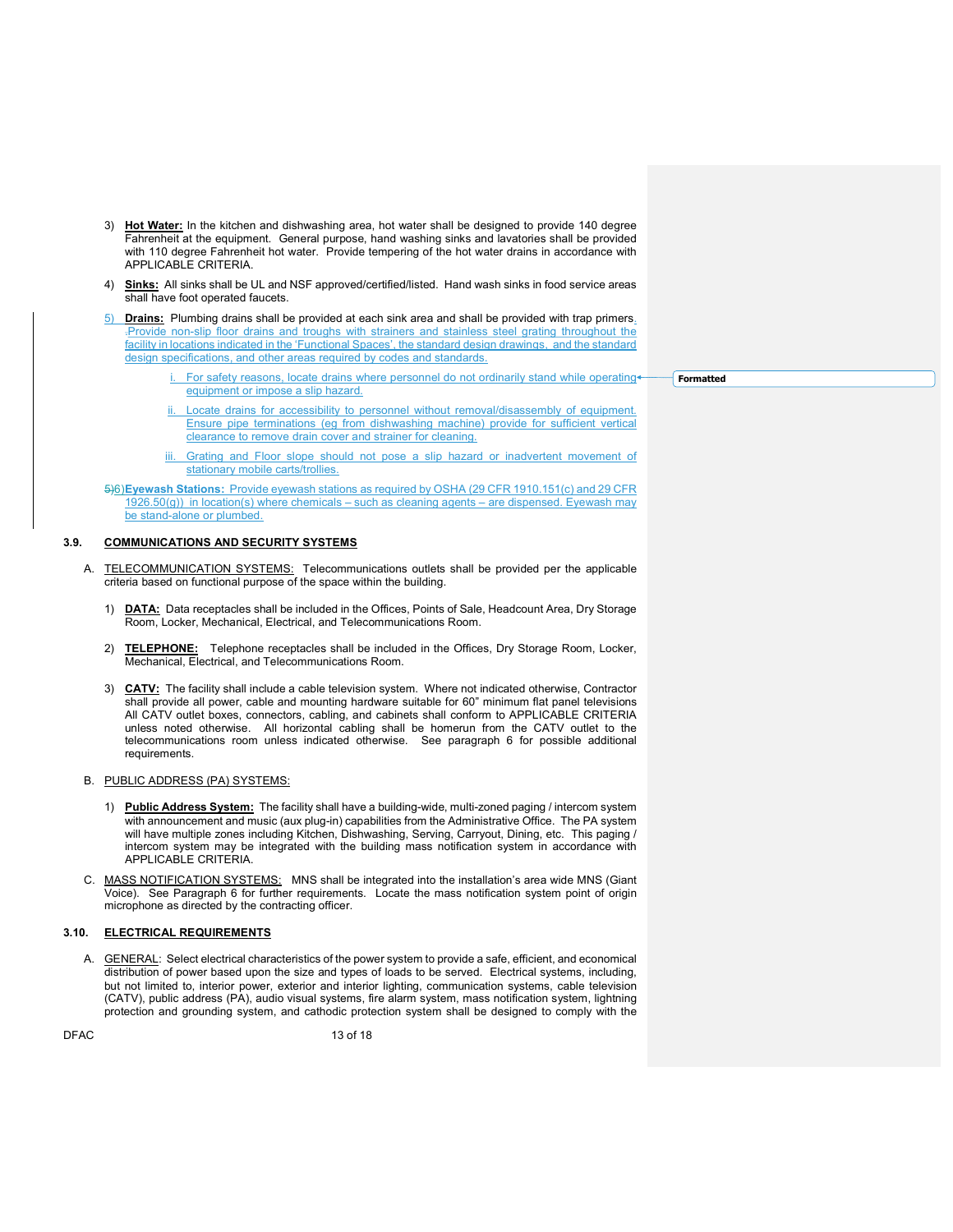documents listed in APPLICABLE CRITERIA. Use distribution and utilization voltages of the highest level that is practical for the load to be served. Voltage drop shall not exceed the maximum allowed per ASHRAE 90.1. Transient voltage surge protection shall be provided on service equipment.

- B. POWER: Power shall be provided for all installed equipment requiring power to include convenience receptacles and government furnished government installed equipment. Provide 15% spare electrical load capacity throughout the building electrical system. This shall include capacity for switchboards, feeders, panelboards, transformers, branch circuits, etc
	- 1) Panels: Panelboards located in accessible areas, shall be lockable and keyed to one master key. Panelboards installed in the kitchen/serving areas of the building shall be flush mounted.
	- 2) Outlets:
		- I. In addition to other receptacles required by this RFP, provide 120 volt duplex wall receptacles in all spaces. The maximum receptacle spacing in offices shall be 12 feet with at least one receptacle on each wall. The maximum spacing between receptacles in other locations shall be 25 feet.
		- II. In addition to receptacles required for specified pieces of equipment along the serving and salad bar lines and soda stations, provide 3-20 amp dedicated 120V spare receptacles at each soda station and 2-20 amp dedicated 120V spare receptacles along each serving and salad bar line.
		- III. For portable/movable equipment installed in the kitchen, provide ceiling-mounted, retractable drop cords ILO-rather than floor "stub-up" receptacles which get damaged by equipment legs.
	- 3) Intrusion Detection: For the space(s) where the safe is located; Provide an empty conduit and junction box system for intrusion detection components. The intrusion detection components shall be provided and installed by others. Conduit shall be 1" and route back to the communications room.
	- 4) Emergency Generator: An emergency generator is not in contract, but provide an exterior electrical disconnect and a mechanical/electrical interlock on the SWBD for connecting a portable generator to support the full building load. The contractor shall test this electrical disconnect, interlock and cabling by performing a full building load test using a portable generator.
	- 5) Faucet Sensors: Hardwire flush and faucet sensors (where provided) to eliminate the need for batteries.
- C. LIGHTING LEVELS, FIXTURES & CONTROLS: Interior lighting controls shall be provided in accordance with ASHRAE 90.1. Electronic ballasts for linear florescent lamps shall be the high efficiency programmed start type. Provided lighting levels shall be within +/- 10% of required lighting levels. Provide general area lighting as well as task and decorative lighting in service and public areas. The use of a variety of fixtures – pendant, surface, sconce, direct, and/or indirect – is encouraged. See TB MED 530 for specific lighting requirements including, but not limited to intensity and protective shielding.

### 3.11. HEATING VENTILATING AND AIR-CONDITIONING (HVAC) REQUIREMENTS

- A. HVAC DESIGN CRITERIA:
	- 1) General: The facility shall be air conditioned except that the storage and service areas may be ventilated and heated as required by code. The Kitchen, Dishwash, Pot/Pan Washing shall be cooled not to exceed 85 degrees Fahrenheit and heated to maintain temperature no less than 68 degrees Fahrenheit. The Kitchen, Dishwash, Pot/Pan Washing, service spaces, and Restrooms shall maintain a negative pressure while the Dining, Point of Sale and Interior Queuing areas shall have a positive pressure.
	- 2) Kitchen Hoods: Demand Control Ventilated Kitchen hood systems shall be stainless steel all welded construction and shall include lights, filters, grease troughs and fire protection systems. Hoods shall be UL and NSF approved/certified/listed. Hoods shall be certified to meet the International Mechanical Code required velocities for the service application. If face discharge hoods are utilized, they shall be provided with tempered makeup air. Makeup air shall be tempered to 85 degrees Fahrenheit for cooling and 60 degrees for heating. Indicate kitchen hood functions by designating "Type II Condensate Laden Air Hood" and "Type I Grease Laden Air Hood" in the hood schedule. Kitchen hood systems shall be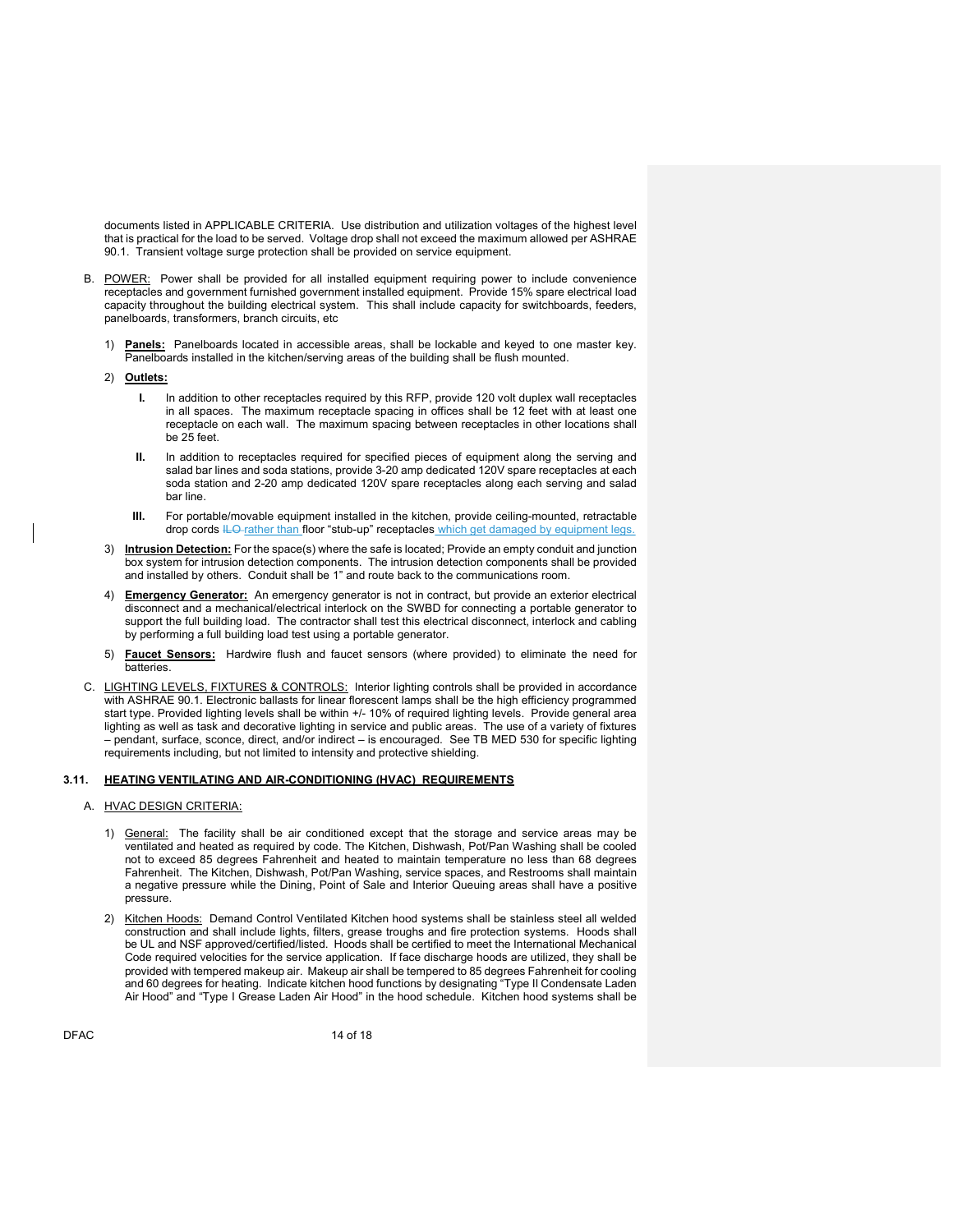designed and installed in compliance with NFPA 96. Kitchen hoods shall be UL rated in accordance with UL 710.

- 3) Thermostats: Locate thermostats and other wall mounted equipment to minimize damage from mobile carts.
- 4) Ductwork: Do not install exposed ductwork in kitchen/serving areas
- 5) Air Curtains: Air curtain fans shall be provided over all unscreened openings including: drive-thru windows, personnel entry/exit doors and receiving vestibule doors, except for mechanical/electrical rooms. Fans shall be full width of door/window and mounted on the interior side immediately above the opening. Emergency exit only doors do not require air curtain fans. Air curtain fans shall be NSF rated and meet the velocity requirements of TB MED 530.
- 6) Mechanical Room: Provide a Hose bib in the mechanical room.

### 3.12. ENERGY CONSERVATION REQUIREMENTS:

- A. ENERGY PERFORMANCE: Design projects to fully comply with UFC 1-200-02 and include life cycle cost effective energy enhancements below.
	- 1) Energy Enhancements:
		- i. Optimize building orientation (East-West Axis with Passive Solar shading geometry)
		- ii. Tight construction with Infiltration less than .15 cfm per square foot of exterior envelope area at 75 PA
		- iii. Added insulation to high performance 'Passivhaus' levels (See the Insulation Requirements and Window Characteristics Table per climatic zone below)
		- iv. Design detailing to avoid thermal bridges that allow heat to bypass insulation
		- v. Windows: Triple-pane, Energy Star, with low-E coatings appropriate to climatic zone.
		- vi. Lighting: lower lighting consumption to average 0.75W/ft2 or less. To achieve this performance, consider the following:
		- vii. Low maintenance, low wattage-per-lumen technologies, e.g. SSL/LED fixtures
		- viii. Occupancy, Vacancy, and Daylighting sensors for active ambient light control
		- ix. Increase vertical glazing by 50% over standard designs
		- x. Increase Skylight to Floor Area (SFA) fraction to 3% over corridors, admin areas and office areas
		- xi. Use digital multi-zone lighting controls with individually addressable fixtures
		- xii. 'Cool Roof' finishes where cooling load exceeds heating (e.g. Climate Zones 1-5)
		- xiii. Top Tier Energy Star or FEMP rated appliances and equipment
		- xiv. Demand/user controlled High Efficiency HVAC equipment per ASHRAE 189.1
		- xv. Optimize HVAC zones with respect to user schedules and occupancy
		- xvi. Include Energy Recovery Ventilation (ERV) systems with >75% efficiency
		- xvii. Dedicated Outside Air System (DOAS) for ventilation with heat recovery for assembly and heat/fume generating activities
		- xviii. Indirect Evaporative Pre-Cooling (IEPC or IDEC) for Dry Climates (Climate Zones xB)
		- xix. HVAC equipment efficiency ratings (e.g. COP) that exceed ASHRAE 189.1 (C) requirements
		- xx. High Efficiency condensing boilers with >90% efficiency and/or incorporate Ground-Source Heat Pump technology
		- xxi. NEMA MG1 Premium Efficiency/ Electronically Commutated Motors (ECM) motors
		- xxii. Variable Air Volume (VAV) or hydronic distribution; consider: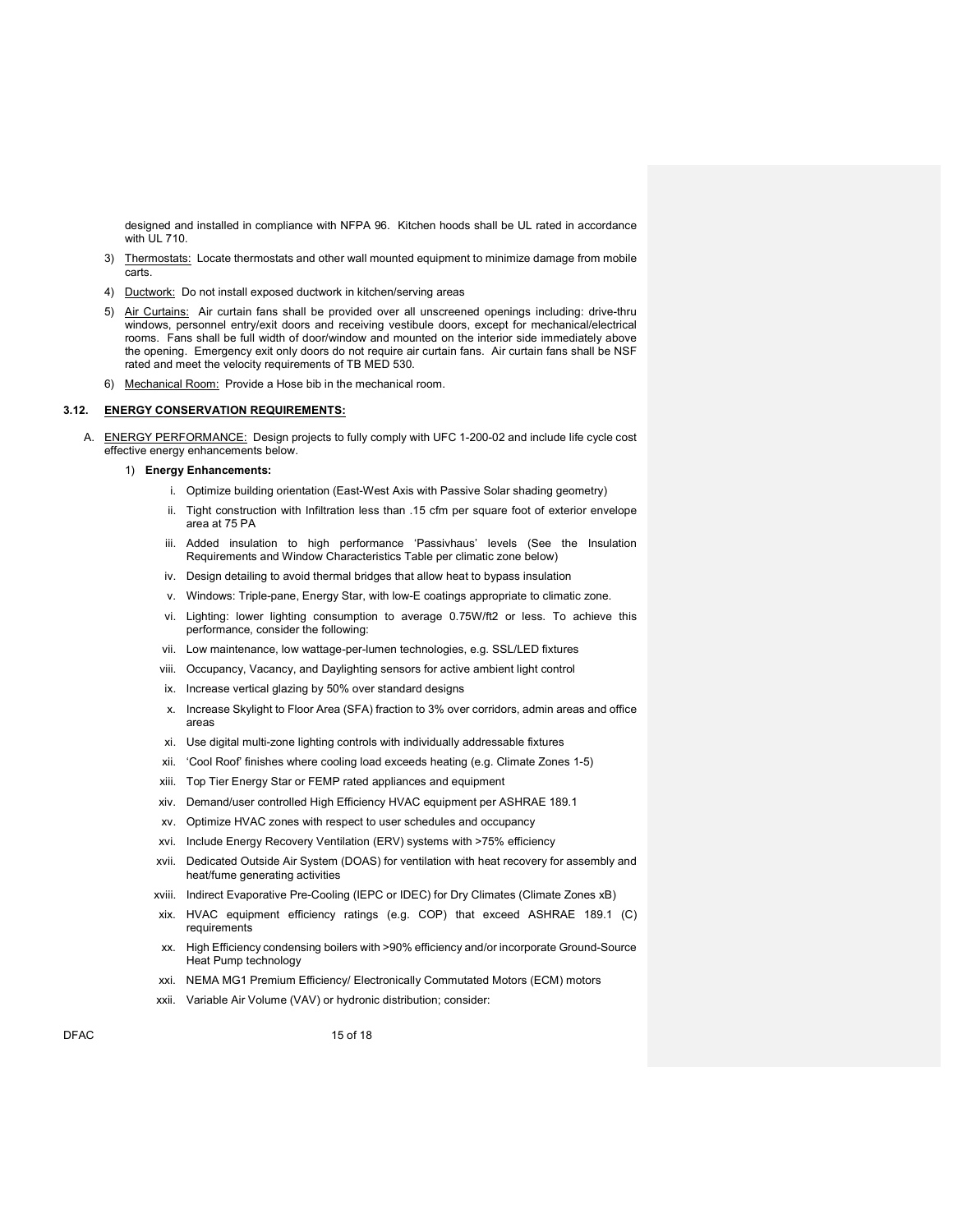- 1. radiant heating systems, especially in maintenance bays, and
- 2. "Radiant" cooling systems in ceilings
- xxiii. Measurement and Verification (M&V) systems
- xxiv. On-site Renewable Energy elements:
	- 1. Transpired Solar Collectors in Climate Zones 2A to 8.
	- 2. SSL/LED parking and street lighting; site-specific light distribution patterns
	- 3. Prepackaged pole-mounted solar site lighting solutions
	- 4. Include 30% demand solar water heating in areas where the average sun exposure is equal or greater than 4.0 kWh/m2 per day according to the National Renewable Energy Lab (http://www.nrel.gov/gis/solar.html) in accordance with the SDD policy (Reference d.)
- xxv. Maximum flow rates for plumbing fixtures per ASHRAE 189.1
	- 1. Dual-flush toilets
	- 2. Waterless Urinals: urinals that use either no water or no potable water (e.g. may use harvested rainwater or reclaimed greywater)
- xxvi. Stormwater management: Meet local codes and Low Impact Development (LID) best practices (e.g. pervious pavement, rainwater harvesting, swales, bioretention ponds)
- 2) Solar Water Heating: In addition, the building shall be designed and constructed to provide 30% of domestic hot water by use of solar hot water system.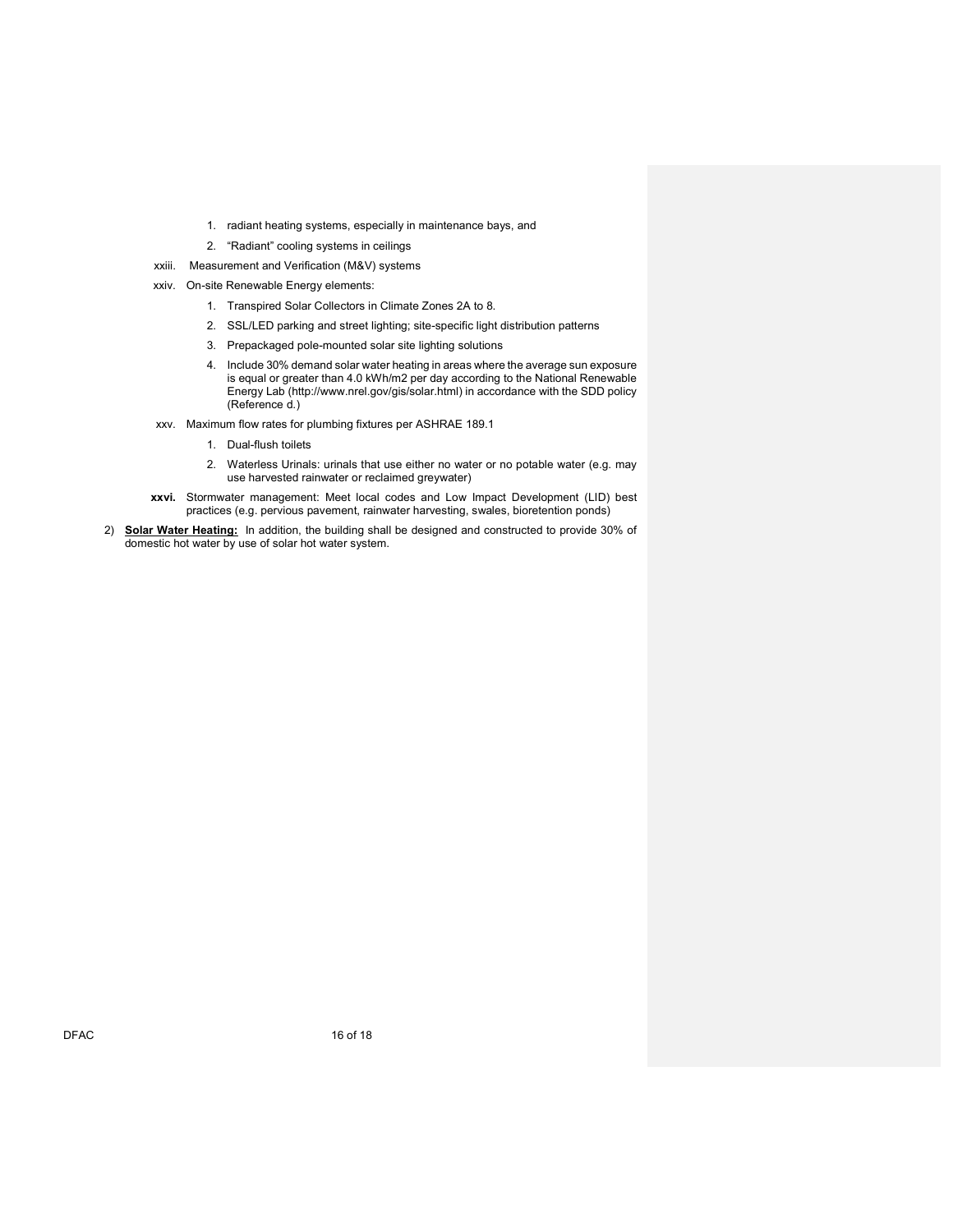| Insulation Requirements and Window Characteristics by Climate Zone |                 |                 |                                           |                                      |                 |              |            |  |  |
|--------------------------------------------------------------------|-----------------|-----------------|-------------------------------------------|--------------------------------------|-----------------|--------------|------------|--|--|
| Climate Zone                                                       | Wall Insulation | Roof Insulation | Slab-on-Grade<br>(Unheated)<br>Insulation | Slab-On-Grade<br>(Heated) Insulation | Windows U-Value | Windows SHGC | Windows VT |  |  |
| 1A<br>Miami,<br>FL.                                                | R-19 + R7.5ci   | $R-25$          | <b>NR</b>                                 | R-7.5 for 12 in.<br>+R-5ci below     | 0.26            | 0.25         | > 0.50     |  |  |
| 2A<br>Houston,<br><b>TX</b>                                        | R-19 + R15ci    | $R-30$          | <b>NR</b>                                 | R-10 for 24 in.<br>+R-5ci below      | 0.26            | 0.25         | > 0.50     |  |  |
| 2B<br>Phoenix,<br>AZ                                               | R-19 + R15ci    | $R-30$          | <b>NR</b>                                 | R-10 for 24 in.<br>+R-5ci below      | 0.26            | 0.25         | > 0.50     |  |  |
| 3A<br>Memphis,<br>TN                                               | R-19 + R20ci    | $R-35$          | R-10 for 24 in.                           | R-15 for 24 in.<br>+R-5ci below      | 0.26            | 0.39         | > 0.50     |  |  |
| 3B<br>El Paso,<br>TX                                               | R-19 + R20ci    | $R-35$          | R-10 for 24 in.                           | R-15 for 24 in.<br>+R-5ci below      | 0.26            | 0.39         | > 0.50     |  |  |
| 3C<br>San Francisco,<br>CA                                         | R-19 + R10ci    | $R-25$          | <b>NR</b>                                 | R-15 for 24 in.<br>+R-5ci below      | 0.26            | 0.39         | > 0.50     |  |  |
| 4A<br>Baltimore,<br><b>MD</b>                                      | R-19 + R25ci    | $R-45$          | R-15 for 24 in.                           | R-20 for 24 in.<br>+R-5ci below      | 0.18            | 0.39         | > 0.50     |  |  |
| 4B<br>Albuquerque,<br><b>NM</b>                                    | R-19 + R25ci    | $R-45$          | R-15 for 24 in.                           | R-20 for 24 in.<br>+R-5ci below      | 0.18            | 0.39         | > 0.50     |  |  |
| 4C<br>Seattle,<br><b>WA</b>                                        | R-19 + R20ci    | $R-35$          | R-10 for 24 in.                           | R-20 for 24 in.<br>+R-5ci below      | 0.18            | 0.39         | > 0.50     |  |  |
| 5A<br>Chicago,<br>IL                                               | R-19 + R30ci    | $R-55$          | R-20 for 24 in.                           | R-20 for 48 in.<br>+R-5ci below      | 0.18            | 0.49         | > 0.50     |  |  |
| 5B<br>Colorado<br>Springs, CO                                      | R-19 + R30ci    | $R-55$          | R-20 for 24 in.                           | R-20 for 48 in.<br>+R-5ci below      | 0.18            | 0.49         | > 0.50     |  |  |
| 6A<br>Burlington,<br>VŤ                                            | R-19 + R40ci    | R-70            | R-20 for 48 in.                           | R-20 for 48 in.<br>+R-5ci below      | 0.18            | 0.49         | > 0.50     |  |  |
| 6B<br>Helena,<br>MT                                                | R-19 + R40ci    | R-70            | R-20 for 48 in.                           | R-20 for 48 in.<br>+R-5ci below      | 0.18            | 0.49         | > 0.50     |  |  |
| 7A<br>Duluth,<br>MN                                                | R-19 + R50ci    | R-80            | R-20 for 24 in.<br>+R-5ci below           | R-25 for 48 in.<br>+R-5ci below      | 0.18            | 0.49         | > 0.50     |  |  |
| 8A<br>Fairbanks,<br>AK                                             | R-19 + R60ci    | R-90            | R-20 for 24 in.<br>+R-5ci below           | R-25 for 48 in.<br>+R-5ci below      | 0.18            | 0.49         | > 0.50     |  |  |

Notes for Insulation Requirements and Window Characteristics:

1)  $ci =$  continuous insulation

2) NR = No Requirement

3) SHGC = Solar Heat Gain Coefficient

4) VT = Visible Transmittance

DFAC 17 of 18